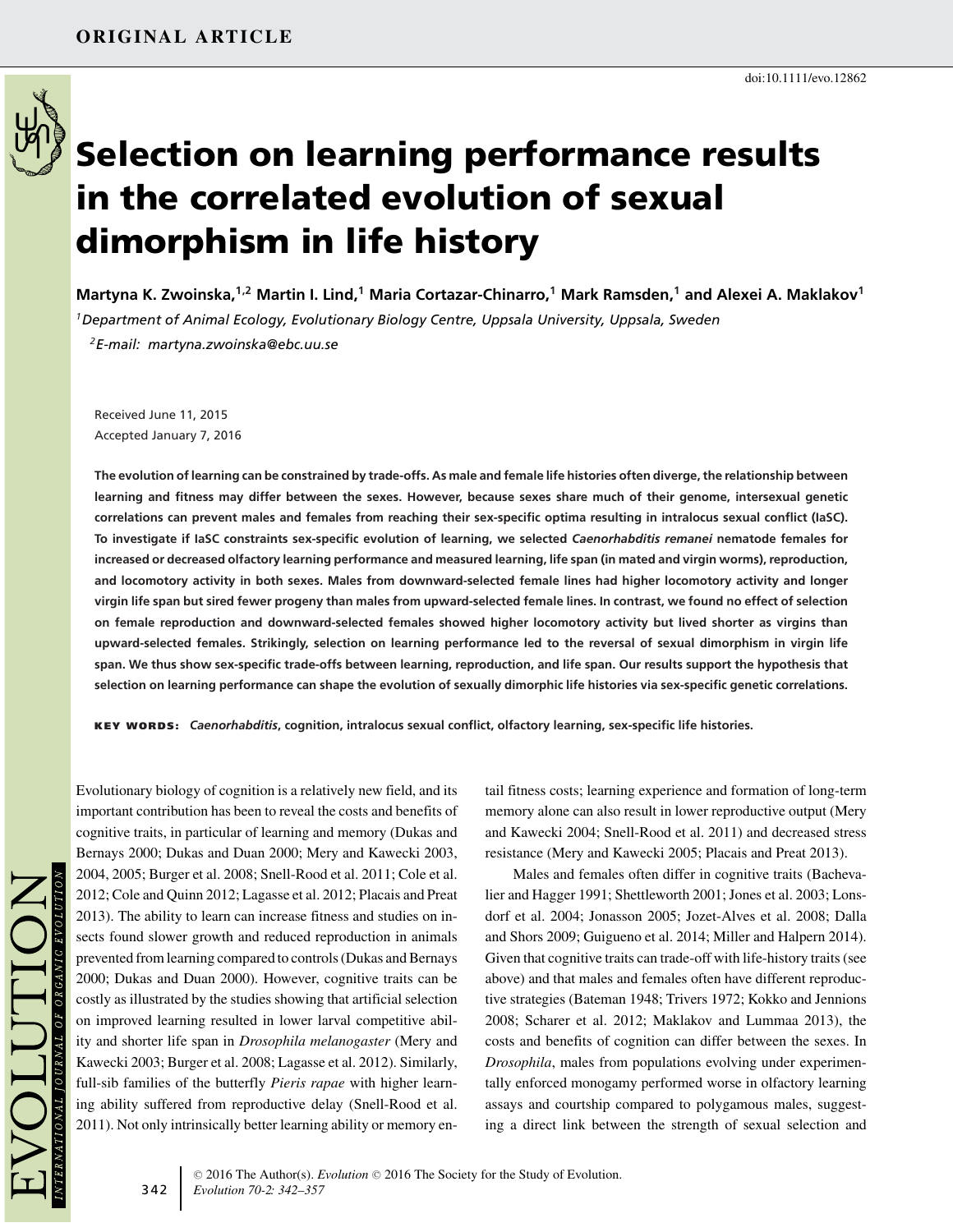learning (Hollis and Kawecki 2014). Similarly, in *Caenorhabditis* nematodes mating poses greater sensory and motor challenges for males than for females (Barr and Garcia 2006). Importantly, sexual selection is not the only force that may select for improved aspects of cognition in a sex-specific manner. For instance, female cowbirds have better spatial cognition than males, which is linked to brood parasitism in this species—only females search for hosts nests (Guigueno et al. 2014). Yet, despite theoretical expectations and emerging empirical evidence, only a limited number of studies examined sex-specific trade-offs between cognitive and life-history traits (Burger et al. 2008; Cole et al. 2012; Lagasse et al. 2012; Zwoinska et al. 2013; Carazo et al. 2014; Hollis and Kawecki 2014; Ostojic et al. 2014; Kotrschal et al. 2015).

Importantly, sexual dimorphism in cognitive traits—a historical signature of sex-specific selection, does not imply that the sexes are at their optimum for a particular trait (Harano et al. 2010) or their life histories as a whole (Lewis et al. 2011; Berger et al. 2014). Intersexual genetic correlation can constrain independent evolution of the sexes (Lande 1980; Rice 1984; Chippindale et al. 2001; Bonduriansky and Chenoweth 2009) resulting in multivariate intralocus sexual conflict (IaSC) (Prasad et al. 2007; Kwan et al. 2008; Abbott et al. 2010; Lewis et al. 2011; Gosden et al. 2012; Berger et al. 2014). Suits of genetically integrated lifehistory and behavioral traits are predicted to be hotspots of sexually antagonistic genetic variation (Mank et al. 2008; Bonduriansky and Chenoweth 2009) aggravating IaSC over individual traits (Berger et al. 2014). The resolution of multivariate IaSC requires sex-specific genetic covariances, but their evolution is expected to be slow (Lande 1980, 1981; Harano et al. 2010). Recent studies in insects provide support for the existence of multivariate IaSC over life-history syndromes (Abbott et al. 2010; Bedhomme et al. 2011; Lewis et al. 2011; Delcourt et al. 2012; Berger et al. 2014; Gosden and Chenoweth 2014). However, other studies also report high levels of sex-specific genetic variation for such important and potentially widely pleiotropic life-history trait as life span (Lehtovaara et al. 2013; Chen and Maklakov 2014). Therefore, whether sex-specific evolution of cognitive performance is constrained by genetic covariances resulting in IaSC is an empirical question and we need more studies on life-history syndromes in different taxa to advance our understanding of the relative importance of multivariate IaSC in the evolution of cognition. The sexually dimorphic olfactory learning performance in the dioecious nematode worm *C. remanei* (Zwoinska et al. 2013) offers such opportunity.

In this study, we investigated sex-specific fitness effects of selection on learning performance in an olfactory learning task. We used the nematode worm *C. remanei*, which exhibits sexspecific learning performance (Zwoinska et al. 2013). Locating females requires detecting female sex pheromone, which in turn requires male-specific cephalic neurons (Chasnov et al. 2007).

Given the importance of olfaction in mate search (and possibly in other stages of mating sequence) in *C. remanei* males, it is likely that reduced olfactory learning performance will translate into reduced mating performance, and therefore reduced fitness. We employed a well-established olfactory learning protocol based on making an association between a food and an odorant—butanone (Torayama et al. 2007; Kauffman et al. 2010; Kauffman et al. 2011; Zwoinska et al. 2013). To aid the investigation of IaSC, we selected on one sex only—females, as they are easier to handle than males. After 13 generations of selection on improved and decreased female performance in the olfactory learning task, followed by four generations of relaxed selection, we measured age-specific learning performance in both sexes at days 2 and 7 of adulthood (i.e., during peak reproduction and after the reproductive peak but before the onset of mortality). To investigate the effect of selection of the correlated evolution of sex-specific life histories, we also measured sex-specific life span of virgin and reproducing worms, locomotory activity, and reproductive performance. We predicted that (1) selection on females will affect both sexes because of an intersexual genetic correlation for learning performance; and (2) reduced learning performance will reduce male fitness. More broadly, we wanted to test whether evolution of learning performance is constrained by between-trait between-sex genetic correlations (i.e., by multivariate IaSC) or whether sex-specific genetic architecture will allow for relatively independent correlated evolution of life-history, behavioral, and cognitive traits in males and females.

# *Materials and Methods* **WORM STRAIN AND CULTURE**

We used the SP8 strain of *C. remanei*, provided by N. Timmermeyer from the Department of Biology at Tuebingen University, Germany (Fritzsche et al. 2014). This strain harbors substantial amount of genetic variation for fitness and life-history traits (Chen and Maklakov 2012). Cryopreserved worms were unfrozen and propagated for two generations prior to the start of the experiments. Throughout the experiments, we maintained our populations on 92 mm Petri plates poured with NGM agar medium and seeded with 1 ml of *Escherichia coli* as food (Stiernagle 2006). Plates with animals were kept in darkness in climate chambers set at 20°C and 60% humidity. Hypochlorite treatment (bleaching) was used to obtain age-synchronized populations, as it leaves only eggs, killing larvae and adults (Stiernagle 2006). Under standard conditions *C. remanei* eggs hatch about 12–20 h after being laid with a peak 14 h after egg deposition (Diaz et al. 2008). In fitness and locomotory activity assays the antibiotics streptomycin, kanamycin, and nystatin were added to the agar and LB (Luria Bertani) bacterial medium to prevent infections (Lionaki and Tavernakis 2013). In these experiments, we used the antibiotic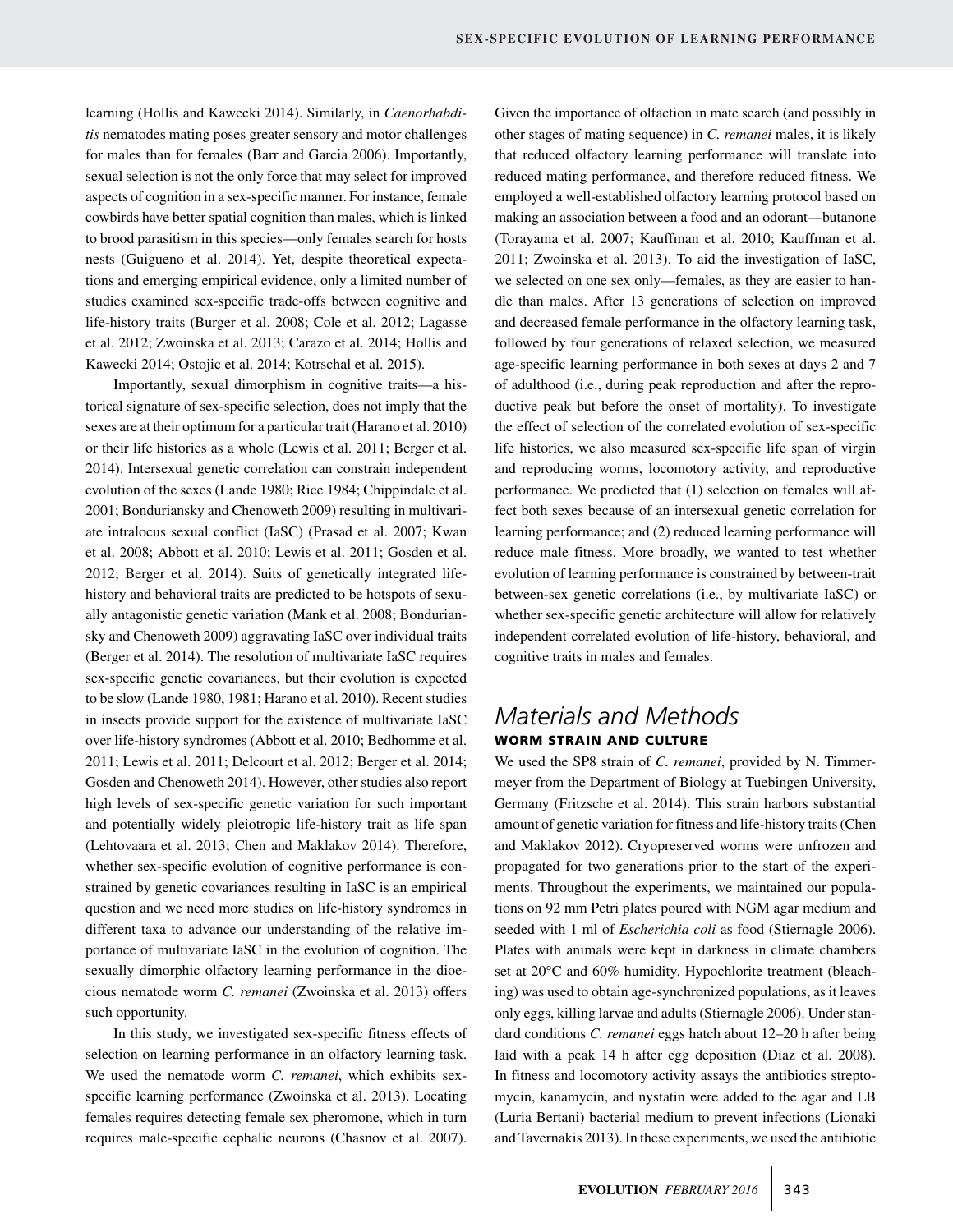resistant *E. coli* OP50 1 (pUC4K) provided by J. Ewbank from the Centre d'Immunologie de Marseille-Luminy. For selection and all other experiments, we used the standard *E. coli* OP50.

#### **GENERAL SELECTION PROCEDURE**

Every generation young, day 2 of adulthood, females were selected for performance in an olfactory learning task. After the selection procedure, 200 gravid females were collected to establish a new generation (see Fig. S1). We conducted 13 generations of selection. The progeny of 200 females from the previous generation were kept together until day 2 of adulthood when selection was applied. By this time, females were multiply mated with males from the entire population. Although both sexes went through the learning assays only females were retained and the next generations of females were also mated multiply with all males in their population before selection was applied. This protocol allowed for selection on learning in females but also allowed for correlated evolution in males, which would not be possible if we would have mated females from each line to ancestral males.

Our experimental rationale was based on exposing one sex to directional sex-specific selection on the trait of interest (here, olfactory learning performance) and testing for the evolutionary response to selection and fitness consequences of such a response in both sexes. We used females for logistic reasons because male mate search behavior in *Caenorhabditis* nematodes causes them to wander off the bacterial lawn, often resulting in accidental deaths. Each treatment consisted of three replicates: three upwardselected and three downward-selected lines. One upward line and one downward line were always selected on the same day and form an experimental block. At the end of the selection experiment, the worms from each selection regime were allowed to reproduce for two more generations and then cryopreserved at <sup>−</sup>80°C (Stiernagle 2006). The populations also underwent two generations without selection after they were thawed, before the start of the learning, life span, fitness, and activity assays. Thus, the evolutionary response to selection was measured after four generations of relaxed selection, which greatly reduces the possibility for nongenetic effects to affect the results. The ancestral populations were also cryopreserved in the beginning of the selection and their learning performance was tested together with the upward- and downward-selected lines.

#### **SELECTION LEARNING ASSAY**

The learning task employed during selection measured the ability of the worms to change their naive preference for benzaldehyde to a preference for butanone by associating butanone with bacterial food. Both butanone and benzaldehyde are bacterial metabolites and attractants for *Caenorhabditis* nematodes. They are well studied in the context of chemoattraction, associative and nonassociative learning (Colbert and Bargmann 1995; Nuttley et al.

2002; Torayama et al. 2007; Tsui and van der Kooy 2008; Kauffman et al. 2010; Kauffman et al. 2011; Zwoinska et al. 2013). In *C. elegans*, a single sensory neuron (AWC) is known to respond to these odorants, and evidence suggests that it may also play a role in other steps of butanone olfactory learning (Troemel and Kimmel 1997; Torayama et al. 2007). Worms that retained a preference for benzaldehyde after the learning task were considered nonlearners (downward selection), whereas worms that switched their preference to butanone were considered learners (upward selection) (Fig. S1).

The selection assay constituted of a modified version of the butanone olfactory learning protocol originally developed for *C. elegans*(Torayama et al. 2007; Kauffman et al. 2010; Kauffman et al. 2011), and then successfully applied to *C. remanei* (Zwoinska et al. 2013). The learning step—simultaneous presentation of food (*E. coli*) and butanone to worms follows the original protocol (Kauffman et al. 2011). However, in the modified version of the assay we assessed postconditioning response in the presence of both butanone and benzaldehyde and not ethanol (solvent), as in the original protocol (Fig. S2). Therefore, the modified protocol was based on a change in preference from the highly attractive benzaldehyde to butanone, by associating butanone with food. This constitutes a stronger test of learning than to simply score increased attraction to butanone.

During selection, day 2 old adult worms of both sexes the progeny of 200 mated females from the previous round of selection (or from the ancestral population for the first round) were suspended in M9 buffer (Stiernagle 2006) and then pipetted onto the center of the 150 mm assay Petri plate (which contained NGM agar but no food) (Fig. S2). Then, 1 μl of 10% butanone was pipetted on one side of the plate and 1 μl of 30% benzaldehyde on the other side of the plate. Next, the remaining M9 buffer was removed with a corner of a Kim Wipe cleaning tissue and the worms were left for one hour. After this time, only the worms from the benzaldehyde side (i.e., showing high naive attraction to benzaldehyde) were collected for further testing (naive worms prefer benzaldehyde over butanone). The aim of this step was to remove worms with preference for butanone in both upward- and downward-selection treatments. In the second step, the worms that showed initial attraction to benzaldehyde were conditioned in the presence of butanone. The worms were left for one hour on conditioning plates containing food—500 μl of *E. coli* OP50 and  $2 \mu l$  of butanone streaked on the lid of the plate. With such amount of food the nematodes crawl in bacterial slurry, assuring ad libitum food availability. During this time, the worms associated the smell of butanone with food. In the third step, performed directly after conditioning, the worms were once again placed on 150 mm assay plates and again presented with 1 μl of butanone and 1 μl of benzaldehyde originating from either side of the plate and left for one hour. For the upward-selected lines, only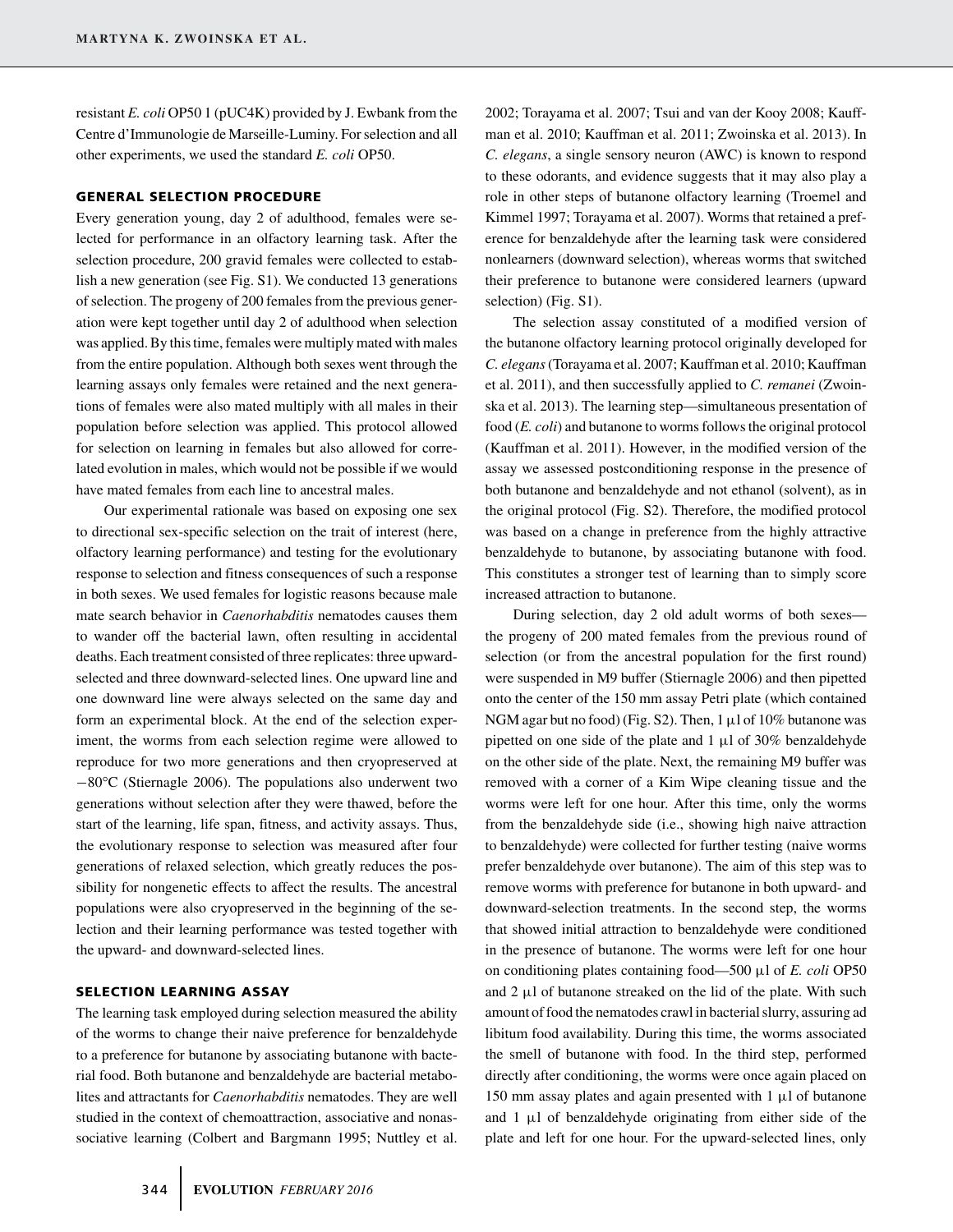females from the butanone side of the plate were collected, and for downward-selected lines only the females from the benzaldehyde side were collected (worms that failed to leave the place of origin were disregarded). The distance to cover and the time given to reach each odorant spot was the same for both selection regimes, assuring no direct selection on locomotory activity. The assays were always run in replicate runs. After each assay, 200 females from replicate population were collected from the odorant spot and allowed to lay eggs, which were isolated by hypochlorite tr[eatment the next day. Once the eggs developed into young adults,](http://www.jove.com/video/2490/c-elegans-positive-butanone-learning-short-term-long-term-associative) the progeny of the selected females were allowed to mate with each other within each replicate population and were used during subsequent rounds of selection when reaching day 2 of adulthood.

#### **POSTSELECTION LEARNING ASSAYS**

The postselection learning assays were performed to investigate the response to selection. We employed two learning protocols in two separate experiments: first, the selection protocol as described above (henceforth, Experiment 1) and second, the butanone olfactory learning protocol originally developed for *C. elegans* (Kauffman et al. 2010, 2011), henceforth, Experiment 2 (Fig. S2). Although the conditioning step was the same for both experiments, naive and postconditioning chemotaxis to butanone was measured two ways: (1) in the presence of benzaldehyde (strong attractant) or (2) in the presence of ethanol (solvent). Because benzaldehyde was used during the selection procedure and we found that the lines differed in their response to benzaldehyde when butanone was present, we wanted to demonstrate that the association between butanone and food was still formed even in the absence of benzaldehyde, and therefore that the differences in learning performance observed between our lines was still present. To collect data on sex-specific learning performance after selection, males and females were scored separately. The day before the learning assays, 125 females and 150 males (day 1 of adulthood, the worms were already mated at the time of collection) were separated on 60 mm plates with 500 μl of food. In Experiment 2 we used 92 mm plate (150 mm in Experiment 1; see Fig. S2 for the design of assay plates). We used the larger 150 mm plates in Experiment 1, so that the setup mirrored the selection procedure, whereas in Experiment 2 we followed the original butanone olfactory learning protocol (Kauffman et al. 2010, 2011). However, in contrast to the Kauffman protocol, we did not employ one hour of starvation before the conditioning in neither of our two experiments. In fact, butanone olfactory learning was first demonstrated without the period of food deprivation later introduced by Kauffman (Torayama et al. 2007). Additional details of the butanone olfactory learning protocol are described elsewhere and a demonstrational video is available at http://www.jove.com/video/2490/c-elegans-positive-butanonelearning-short-term-long-term-associative (Kauffman et al. 2010, 2011; Zwoinska et al. 2013).

As in the learning assay used during selection, the postselection learning assays involved conditioning with  $2 \mu$ l of 10% butanone. However, in addition to postconditioning chemotaxis we also scored naive chemotaxis, to construct a learning index (LI). As described above, the assays differed between Experiments 1 and 2. In Experiment 1, the attraction to butanone in both the naive- and in the postconditioning chemotaxis assays was tested in the presence of benzaldehyde (the same procedure as in the selection protocol). In Experiment 2, however, chemotaxis was instead measured in the presence of solvent  $(1 \mu 1$  of 96% ethanol). Importantly, for both experiments new worms were used in every assay, as described in the original olfactory butanone learning protocol (Kauffman et al. 2010, 2011). Once the assays were terminated, worms were killed by reversing plates over a few drops of chloroform and the number of worms within each odorant spot was hand counted. The standard way to measure attraction to odorants is to use the chemotaxis index (CI). For Experiment 1, it was calculated as  $CI = (n_{\text{butanone half}} - n_{\text{benzaldehyde half}}) / (n_{\text{butanone half}})$  $+ n_{\text{benzaldehyde half}}$ , and for Experiment 2 as: CI =  $(n_{\text{butanone spot}}$  $n_{\text{ethanol spot}}/T$  ( $n_{\text{total on a plate}} - n_{\text{place of origin}}$ ), where *n* refers to the number of worms. Therefore, we always measured CI in reference to butanone. The difference in formulas between the two experiments reflects the different design of the assay plates (see Fig. S2), while in Experiment 1 worms had to choose between two sides of an assay plate in Experiment 2 they had to approach either of two spots on a plate. Note that in both cases CI can range from 1 (perfect attraction) to  $-1$  (perfect aversion) with 0 indicating no preference. For both experiments, the LI was calculated as the difference between CI<sub>naive</sub> and CI<sub>postconditioning</sub>.

In each experiment we conducted two assays for every combination of age (days 2 and 7 of adulthood) and sex for each line, giving 2 treatments  $\times$  3 replicate lines  $\times$  2 sexes  $\times$  2 ages  $\times$ 2 replicate runs  $= 48$  assays. Pairs of upward-selected and one downward-selected lines (blocks) selected on the same day were also tested on the same day. Worms were tested at ages 2 and 7 of adulthood because previous studies suggest that worms senesce at the age of 7 days and therefore we were interested in the senescence of sex-specific learning performance. To avoid the mixing of adults with progeny, the populations of worms to be tested at day 7 of adulthood were transferred daily to new plates by suspending them in M9 buffer (Stiernagle 2006), which separated them from their eggs.

#### **FECUNDITY ASSAY**

The reproductive output of males and females was measured at days 2 and 5 of adulthood, during the peak of their reproduction (Zwoinska et al. 2013). In female reproductive assays, 30 virgin females were isolated at L4 (the last larval stage) from each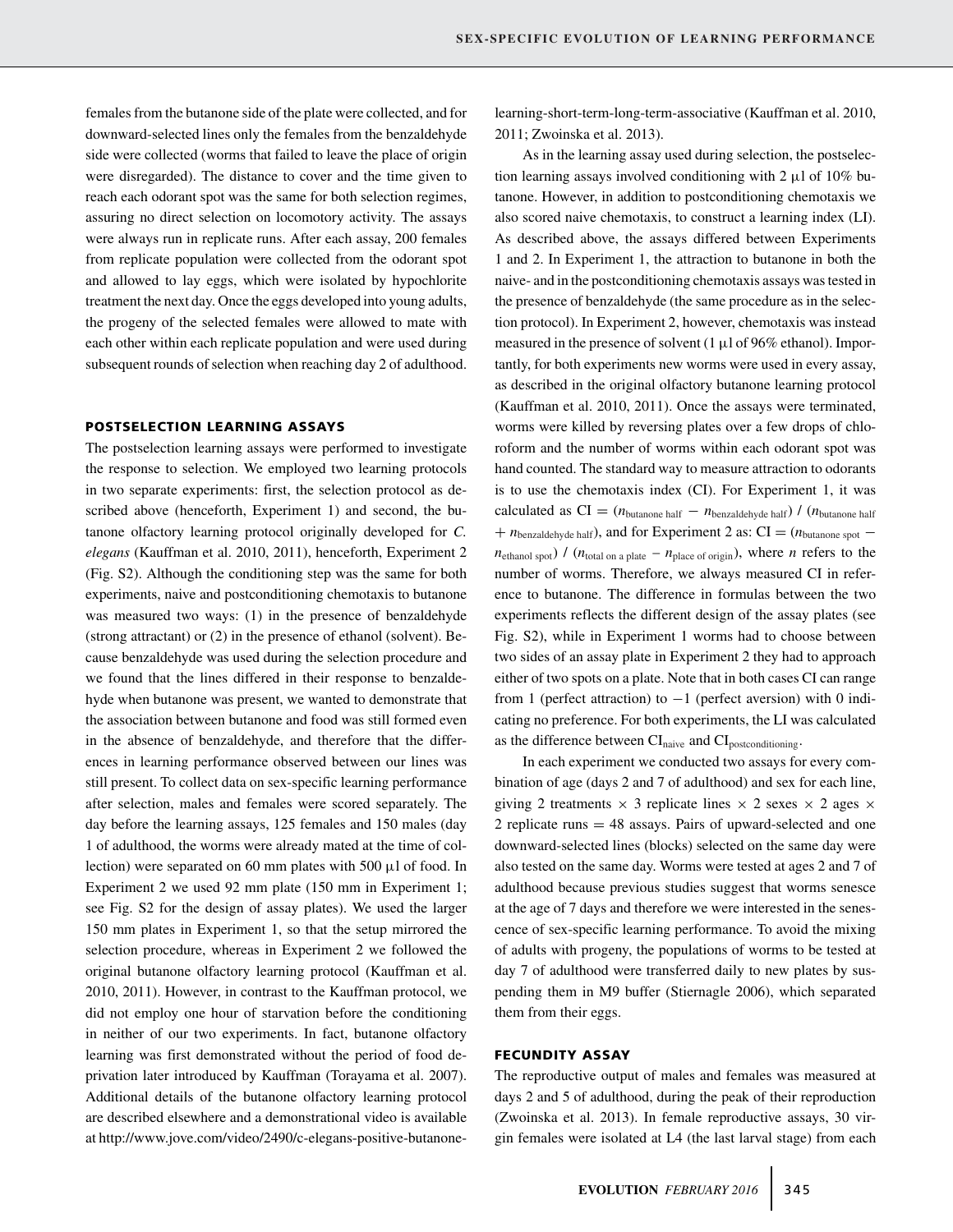replicate line and each female was paired with two virgin males coming from ancestral populations (giving total of 90 females per treatment). At days 2 and 5 of adulthood, the females were isolated onto new plates to lay eggs (three hours for day 2 and six hours for day 5 of adulthood, due to lower egg production at this day. For day 5 we report output as the number of eggs produced during six hours/two). During the fecundity assays the females were always paired with two-day-old males to control for the effect of male age. In the male reproductive assay, 20 virgin males from each line were isolated individually with two virgin females from the ancestral populations (giving a total of 60 males per treatment). The sample size was lower for males than for females for logistic reasons because the reproduction assays are more difficult to set up for males. At days 2 and 5 of adulthood, each male was paired with eight virgin ancestral females for three hours, where after the males were removed and the females were allowed to lay eggs for another three hours. *Caenorhabditis remanei* males can mate with multiple females within three hours and our results indicate that the average number of females mated by young males varies between 4 and 5. The offspring produced by all females that mated with the focal male were killed with chloroform and hand counted in their last larval stage (L4).

#### **LIFE SPAN ASSAY**

The life span assays were set up using worms in their fourth larval stage (L4) from lines age synchronized by hypochlorite treatment. We measured life span for males and females in either mixed-sex or same-sex groups (i.e., mated or virgin worms). In mixed-sex cohorts, the ancestral populations of *C. remanei* SP8 were used as background "tester" sex and the sex ratio was adjusted to 50:50 throughout the assay based on the mortality of the focal sex. The total number of worms per experimental plate was 10 (either 10 same-sex individuals or five males and five females). The worms were transferred to the new Petri plates (35 mm diameter seeded with 200 μl of *E. coli* OP50 1 pUC4K) every second day. For same-sex combinations we had the initial number of 240 focal individuals (24 plates  $\times$  10 focal individuals on each plate) and for mixed-sex combinations 120 focal individuals (24 plates  $\times$  5 focal individuals on each plate). The higher number for same-sex combinations was to compensate for higher dispersal of virgin worms (unmated *Caenorhabditis*, in particular males, tend to wander off the food lawn and die on the plate edges). All missing worms were censored. A few plates lost early in the experiment were excluded.

#### **LOCOMOTORY ACTIVITY ASSAY**

We measured male and female activity using a modified version of a previously described body bends assay (Koelle 2006). *Caenorhabditis* move by generating sinusoidal waves, that is,

bends, therefore the number of bends determine the distance covered (Gray et al. 2005). However, the same distance may reflect different exploratory strategies depending on the number of turns and reversals. We isolated individual mated worms on 35 mm plates seeded with  $200 \mu$ l of *E. coli* OP50 1 (pUC4K) for 2.5–3 h. After this time, we measured the number of body bends defined as the moment when a pharynx of a worm reached a maximum bend in one direction. We measured both forward and backward bends over a period of 3 min for every individual worm at days 2, 4, 6, 8, and 10 of adulthood. In total we measured bends for 12 males and females per line giving 36 males and females per treatment and age.

#### **STATISTICAL ANALYSIS**

All analyses were conducted in *R* version 3.2.0 (R Core Team 2015). Except for the survival analyses, we used mixed-effect models (function lmer) in a maximum-likelihood approach implemented in the package *lme4* (Bates et al. 2015). To perform significance tests on the fixed parameter mixed models were followed by the analysis of deviance table (function *Anova*) with type III Wald chi-square tests and (contrasts set to contr.sum corresponding to deviation coding for categorical variables) using the *car* package (Fox and Weisberg 2011). Consequently, we report fixed effects parameter estimates as coming from Wald chisquare tests and random effects parameter estimates as coming from mixed models.

The data from the learning, fitness, and locomotory assays were standardized by applying *Z* score transformation on the response variables prior to the analyses as well as for graphical presentation (for raw data see Figs. S3–S6). The data from the learning assays were standardized between the sexes and treatments. We fitted adult age, sex, and treatment as fixed effects in the full factorial model, with replicate population as a random effect. Age was centered at day 2 of adulthood. For statistical evaluation of learning performance, we employed two different analytical approaches: first, with LI as a response, and second with postconditioning chemotaxis as a response and naive chemotaxis as a covariate. We did not include the ancestral populations in our learning performance analyses because they were not maintained under the same conditions as the selection lines and also differed in the effective population size.

The data from the reproductive performance assays were standardized by applying *Z* score transformation within the sexes and between the treatments (therefore, males and females cannot be directly compared). Age was centered at day 2 of adulthood. We fitted adult age and treatment as fixed effects in a full factorial model and individual and replicate population as random effects. We analyzed locomotory activity using body bends per minute as the response (after *Z* score transformation), adult age (centered at day 2 of adulthood) and treatment as crossed fixed effects, and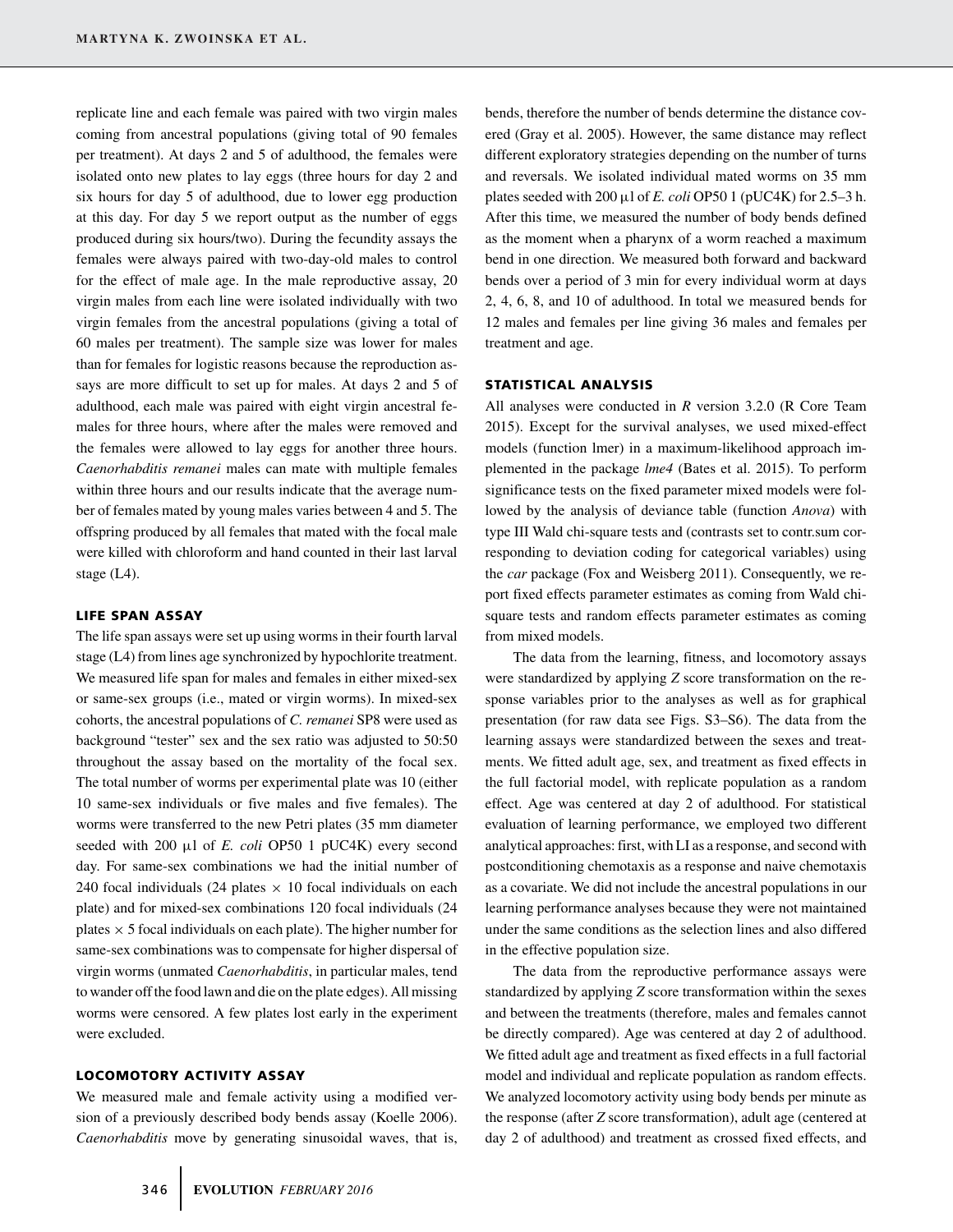replicate population a random effect (new individuals were tested at each age).

For survival analysis we employed the *coxme* package that allows fitting Cox proportional hazard models with Gaussian random effects (Therneau 2015). As fixed effects we fitted treatment, sex, and mating status, and as random effects we fitted replicate populations.

# *Results*

### **NAIVE ATTRACTION AND LEARNING PERFORMANCE** *Experiment 1*

The results from the experiment using the selection protocol (Experiment 1) showed that downward-selected lines exhibited a significantly lower naive attraction to butanone than upward-selected lines when benzaldehyde was present ( $\chi^2 = 42.022$ , df = 1, P < 0.001) (Fig. 1A and B). Neither sex nor age had an effect on the levels of naive attraction to butanone (Table 1). In the model with postconditioning chemotaxis as the response variable and naive attraction as a covariate, we found a significant treatment  $\times$  sex interaction ( $\chi^2 = 9.085$ , df = 1, P = 0.003). When sexes were analyzed separately males from upward-selected lines exhibited higher postconditioning attraction to butanone than males from downward-selected lines ( $\chi^2 = 26.663$ , df = 1, *P* < 0.001) (Fig. 1D), and the same was true for females although the difference was less pronounced ( $\chi^2 = 10.613$ , df = 1, *P* = 0.001) (Fig. 1C). Naive attraction was not a significant predictor in any of the models (Table 1). That would suggest that both males and females from upward-selected lines were better learners than males and females from downward-selected lines. When assessing learning performance using the LI (calculated as a difference between postconditioning and naive chemotaxis) we also found a treatment  $\times$  sex interaction ( $\chi^2 = 7.847$ , df = 1, P = 0.005). We investigated males and females separately and found that males from downward-selected lines performed worse than males from upward-selected lines ( $\chi^2 = 33.193$ , df = 1, *P* < 0.001). Strikingly, that was not the case for females, the selected sex, where we found no difference between upward and downward lines in learning performance ( $χ² = 2.498$ , df = 1, P = 0.114) (Fig. 1E and F).

#### *Experiment 2*

Analyzing naive chemotaxis in Experiment 2, we found no significant effect of treatment on naive attraction to butanone when benzaldehyde was absent ( $χ² = 2.601$ , df = 1, P = 0.107). We also identified a marginally nonsignificant interaction between day and sex ( $\chi^2 = 3.700$ , df = 1,  $P = 0.054$ ): as animals aged naive attraction decreased more in females than males (Fig. 2A and B). In the model with postconditioning chemotaxis as the



**Figure 1. Performance in the selection protocol (Experiment 1). (A) and (B) Naive chemotaxis index; (C) and (D) postconditioning chemotaxis index; (E) and (F) learning index calculated as a difference between post- and naive chemotaxis indices. Left column females, right column males. Data (means ± SEM) were standardized by applying** *Z* **score transformation between the sexes (and treatments) meaning that the magnitude of response can be directly compared between the sexes. For illustrative purpose we included the ancestral population. See Figure S3 for raw data.**

response and naive chemotaxis as a covariate, we found an interaction between age and treatment ( $\chi^2 = 17.719$ , df = 1, P < 0.001): postconditioning chemotaxis decreased more with age in upward-selected lines (Fig. 2C and D). Sex but not naive chemotaxis was a significant predictor in this model ( $\chi^2$  = 11.646, df = 1,  $P < 0.001$  and  $\chi^2 = 0.503$ , df = 1,  $P = 0.478$ ) as males had higher postconditioning attraction to butanone than females (Fig. 2C and D). When assessing learning performance using the LI, we found an effect of the selection treatment, as downward-selected lines performed worse ( $\chi^2 = 19.527$ , df = 1, *P* < 0.001) and also an effect of sex, as males performed better than females ( $\chi^2$  = 10.185, df = 1,  $P = 0.001$ ) but no interaction (Fig. 2E and F). Overall both approaches suggested better learning performance of upward-selected lines and the lack of significant treatment  $\times$ sex interactions (Table 1).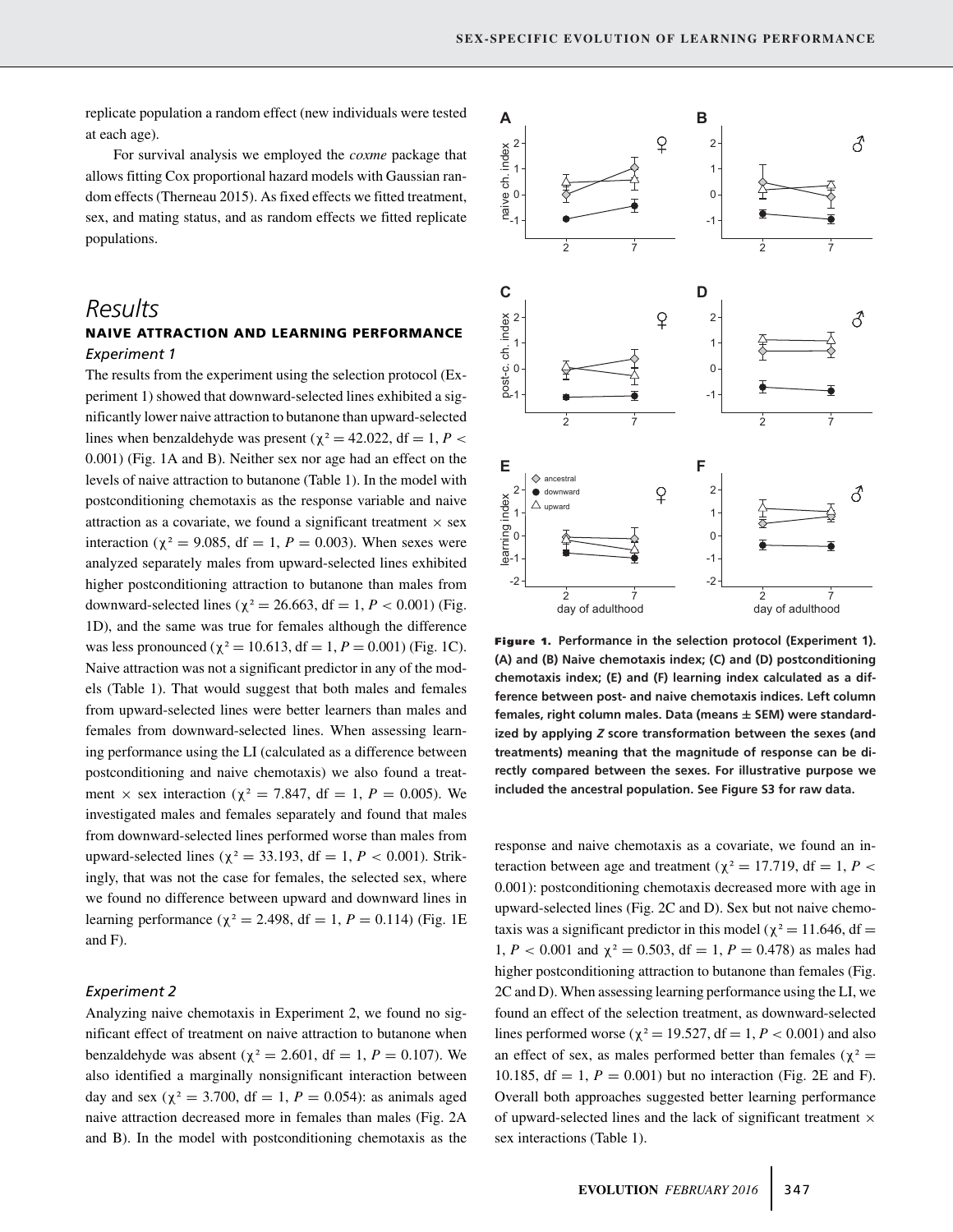Table 1. For learning performance—Experiments 1 and 2, locomotory activity, and reproductive performance assays, we report mixed**effect models (for random effects) and type III Wald chi-square tests (for fixed effects) (see Materials and methods).**

| Experiment 1: selection learning protocol<br>Analysis of deviance table (type III Wald chi-square tests) |                      |                        |                  |
|----------------------------------------------------------------------------------------------------------|----------------------|------------------------|------------------|
|                                                                                                          |                      |                        |                  |
| Response: Naive chemotaxis                                                                               |                      | df                     | $\cal P$         |
| Intercept                                                                                                | Chi-square<br>7.6795 | 1                      | 0.006            |
|                                                                                                          | 0.703                |                        |                  |
| Day                                                                                                      |                      | 1                      | 0.402            |
| Sex                                                                                                      | 1.466                | 1                      | 0.226            |
| Treatment                                                                                                | 42.022               | 1                      | < 0.001          |
| Random effects                                                                                           |                      |                        |                  |
|                                                                                                          | Variance             | Std. dev.              |                  |
| Treatment: replicate                                                                                     | 0.007                | 0.081                  |                  |
| Residual                                                                                                 | 0.482                | 0.694                  |                  |
| Response: postconditioning chemotaxis                                                                    |                      |                        |                  |
|                                                                                                          | Chi-square           | df                     | $\boldsymbol{P}$ |
| Intercept                                                                                                | 0.2788               | $\mathbf{1}$           | 0.598            |
| Day                                                                                                      | 0.630                | 1                      | 0.427            |
| Sex                                                                                                      | 23.768               | 1                      | < 0.001          |
| Treatment                                                                                                | 36.796               | $\mathbf{1}$           | < 0.001          |
| Naive chemotaxis                                                                                         | 0.046                | $\mathbf{1}$           | 0.829            |
| Treatment: sex                                                                                           | 9.085                | $\mathbf{1}$           | 0.003            |
| Random effects                                                                                           |                      |                        |                  |
|                                                                                                          | Variance             | Std. dev.              |                  |
| Treatment: replicate                                                                                     | 0.010                | 0.100                  |                  |
| Residual                                                                                                 | 0.275                | 0.525                  |                  |
| Response: postconditioning chemotaxis (males)                                                            |                      |                        |                  |
|                                                                                                          | Chi-square           | df                     | $\boldsymbol{P}$ |
| Intercept                                                                                                | 6.847                | 1                      | 0.009            |
| Day                                                                                                      | 0.188                | 1                      | 0.665            |
| Treatment                                                                                                | 26.663               | $\mathbf{1}$           | < 0.001          |
| Naive chemotaxis                                                                                         | 0.225                | 1                      | 0.635            |
| Random effects                                                                                           |                      |                        |                  |
|                                                                                                          | Variance             | Std. dev.              |                  |
| Treatment: replicate                                                                                     | 0.023                | 0.153                  |                  |
| Residual                                                                                                 | 0.270                | 0.520                  |                  |
| Response: postconditioning chemotaxis (females)                                                          |                      |                        |                  |
|                                                                                                          | Chi-square           | df                     | $\boldsymbol{P}$ |
| Intercept                                                                                                | 3.974                | $\mathbf{1}$           | 0.046            |
| Day                                                                                                      | 0.430                | $\mathbf{1}$           | 0.512            |
| Treatment                                                                                                | 10.613               | $\,1$                  | 0.001            |
| Naive chemotaxis                                                                                         | 0.005                | $\mathbf{1}$           | 0.942            |
| Random effects                                                                                           |                      |                        |                  |
|                                                                                                          | Variance             | Std. dev.              |                  |
| Treatment: replicate                                                                                     | 0.000                | 0.000                  |                  |
| Residual                                                                                                 | 0.273                | 0.525                  |                  |
| Response: learning index                                                                                 |                      |                        |                  |
|                                                                                                          | Chi-square           | $\mathrm{d}\mathrm{f}$ | $\boldsymbol{P}$ |
| Intercept                                                                                                | 7.556                | $\mathbf{1}$           | 0.006            |
| Day                                                                                                      | 1.176                | 1                      | 0.278            |
| Sex                                                                                                      | 2.292                | 1                      | 0.130            |
| Treatment                                                                                                | 2.617                | 1                      | 0.106            |
| Treatment: sex                                                                                           | 7.847                | $\mathbf{1}$           | 0.005            |
|                                                                                                          |                      |                        |                  |

**(***Continued***)**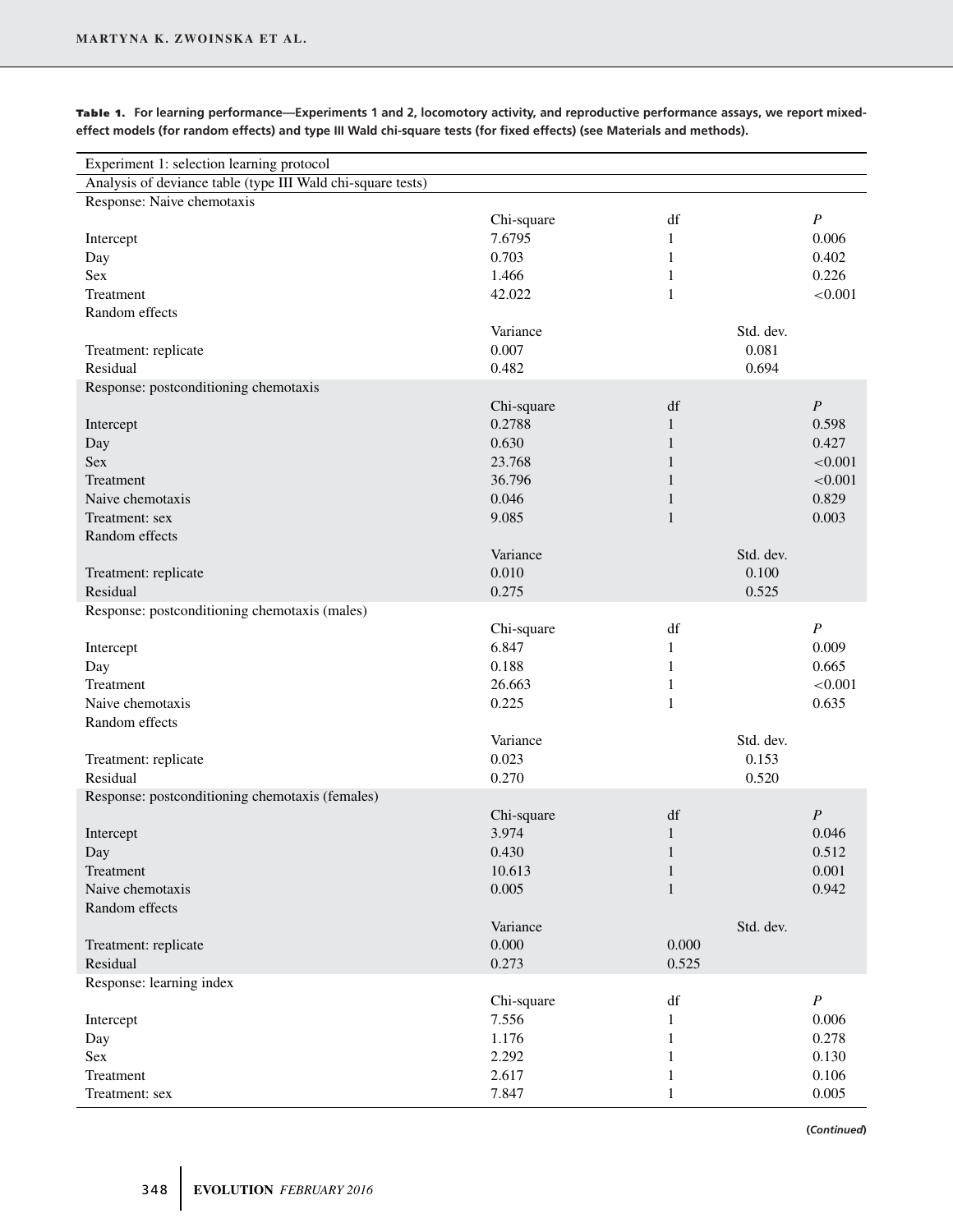## **Table 1. Continued.**

| Random effects                                              |            |                        |           |                  |
|-------------------------------------------------------------|------------|------------------------|-----------|------------------|
|                                                             | Variance   |                        | Std. dev. |                  |
| Treatment: replicate                                        | 0.000      | 0.000                  |           |                  |
| Residual                                                    | 0.438      | 0.662                  |           |                  |
| Response: learning index (males)                            |            |                        |           |                  |
|                                                             | Chi-square | df                     |           | $\boldsymbol{P}$ |
| Intercept                                                   | 7.879      | 1                      |           | 0.005            |
| Day                                                         | 0.130      | 1                      |           | 0.718            |
| Treatment                                                   | 33.193     | 1                      |           | < 0.001          |
| Random effects                                              |            |                        |           |                  |
|                                                             | Variance   |                        | Std. dev. |                  |
| Treatment: replicate                                        | 0.000      |                        | 0.000     |                  |
| Residual                                                    | 0.411      |                        | 0.641     |                  |
| Response: learning index (females)                          |            |                        |           |                  |
|                                                             | Chi-square | df                     |           | $\boldsymbol{P}$ |
| Intercept                                                   | 2.549      | 1                      |           | 0.110            |
| Day                                                         | 1.338      | $\mathbf{1}$           |           | 0.247            |
| Treatment                                                   | 2.498      | $\mathbf{1}$           |           | 0.114            |
| Random effects                                              |            |                        |           |                  |
|                                                             | Variance   |                        | Std. dev. |                  |
|                                                             | 0.000      |                        | 0.000     |                  |
| Treatment: replicate<br>Residual                            |            |                        |           |                  |
|                                                             | 0.459      |                        | 0.677     |                  |
| Experiment 2: butanone olfactory learning protocol          |            |                        |           |                  |
| Analysis of deviance table (type III Wald chi-square tests) |            |                        |           |                  |
| Response: naive chemotaxis                                  |            |                        |           |                  |
|                                                             | Chi-square | df                     |           | $\boldsymbol{P}$ |
| Intercept                                                   | 16.054     | 1                      |           | < 0.001          |
| Day                                                         | 32.108     | 1                      |           | < 0.001          |
| Sex.                                                        | 5.853      | 1                      |           | 0.016            |
| Treatment                                                   | 2.601      | $\mathbf{1}$           |           | 0.107            |
| Day: sex                                                    | 3.700      | $\mathbf{1}$           |           | 0.054            |
| Random effects                                              |            |                        |           |                  |
|                                                             | Variance   |                        | Std. dev. |                  |
| Treatment: replicate                                        | 0.000      |                        | 0.000     |                  |
| Residual                                                    | 0.530      |                        | 0.728     |                  |
| Response: postconditioning chemotaxis                       |            |                        |           |                  |
|                                                             | Chi-square | df                     |           | $\boldsymbol{P}$ |
| Intercept                                                   | 21.844     | $\,1$                  |           | ${<}0.001$       |
| Day                                                         | 35.196     | $\mathbf{1}$           |           | < 0.001          |
| Sex                                                         | 11.646     | 1                      |           | < 0.001          |
| Treatment                                                   | 87.655     | $\mathbf{1}$           |           | ${<}0.001$       |
| Naive chemotaxis                                            | 0.503      | $\mathbf{1}$           |           | 0.478            |
|                                                             | 17.719     | $\mathbf{1}$           |           | < 0.001          |
| Treatment: day                                              |            |                        |           |                  |
| Random effects                                              |            |                        |           |                  |
|                                                             | Variance   |                        | Std. dev. |                  |
| Treatment: replicate                                        | 0.000      |                        | 0.000     |                  |
| Residual                                                    | 0.198      |                        | 0.445     |                  |
| Response: learning index                                    |            |                        |           |                  |
|                                                             | Chi-square | $\mathrm{d}\mathrm{f}$ |           | $\boldsymbol{P}$ |
| Intercept                                                   | 0.040      | $\mathbf{1}$           |           | 0.841            |
| Day                                                         | 0.080      | $\mathbf{1}$           |           | 0.777            |
| Sex                                                         | 10.185     | $\mathbf{1}$           |           | 0.001            |
| Treatment                                                   | 19.527     | $\mathbf{1}$           |           | < 0.001          |

**(***Continued***)**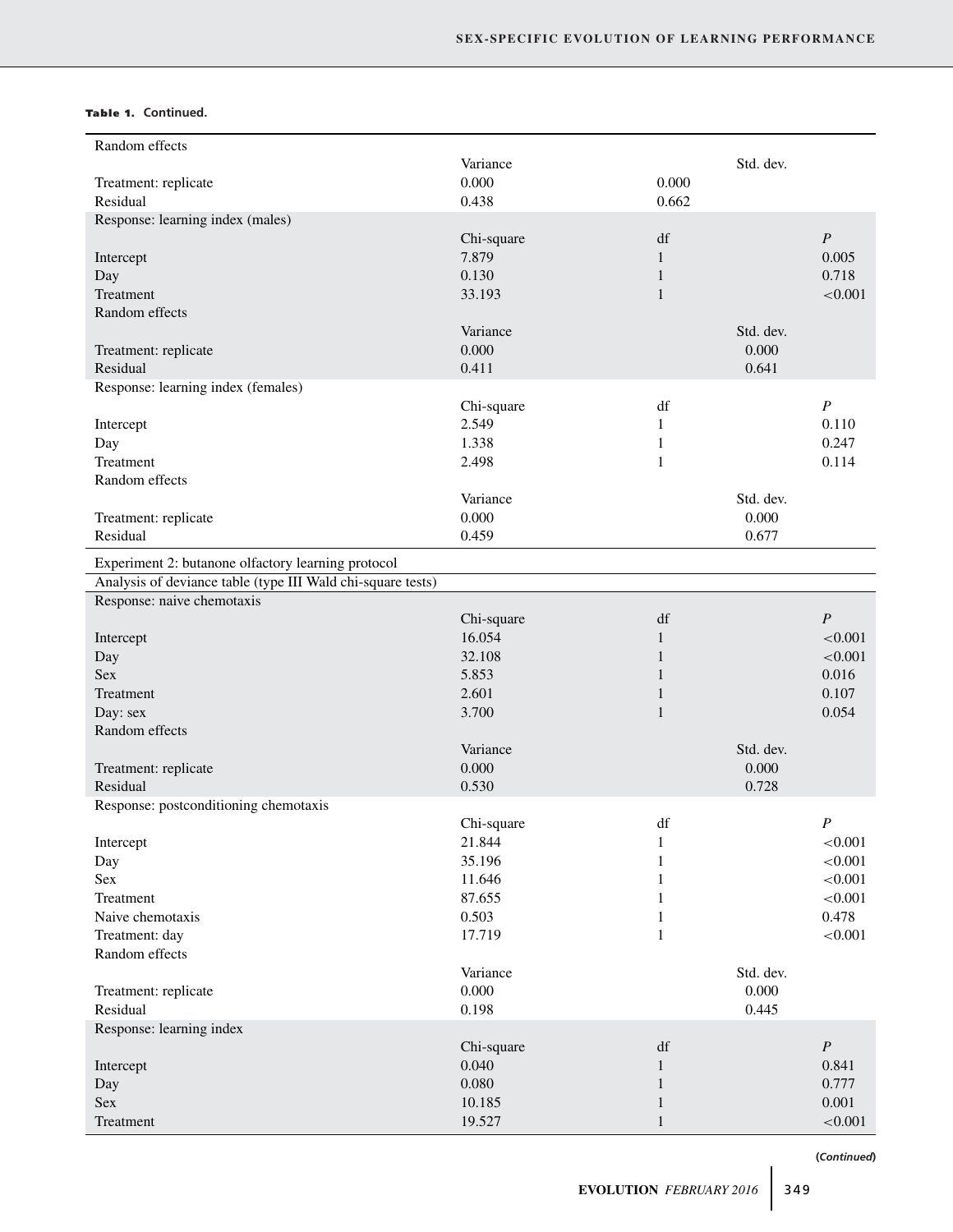#### **Table 1. Continued.**

| Random effects                                                   |            |                  |           |                  |
|------------------------------------------------------------------|------------|------------------|-----------|------------------|
|                                                                  | Variance   |                  | Std. dev. |                  |
| Treatment: replicate                                             | 0.000      |                  | 0.000     |                  |
| Residual                                                         | 0.604      |                  | 0.773     |                  |
| Reproductive performance                                         |            |                  |           |                  |
| Analysis of deviance table (type III Wald chi-square tests)      |            |                  |           |                  |
| Response: number of larvae (females)                             |            |                  |           |                  |
|                                                                  | Chi-square | df               |           | $\boldsymbol{P}$ |
| Intercept                                                        | 22.100     | 1                |           | < 0.001          |
| Day                                                              | 226.974    | 1                |           | < 0.001          |
| Treatment                                                        | 0.004      | 1                |           | 0.948            |
| Random effects                                                   |            |                  |           |                  |
|                                                                  | Variance   |                  | Std. dev. |                  |
| Treatment: replicate: ID                                         | 0.118      |                  | 0.343     |                  |
| Treatment: replicate                                             | 0.065      |                  | 0.255     |                  |
| Residual                                                         | 0.500      |                  | 0.707     |                  |
| Response: number of larvae (males)                               |            |                  |           |                  |
|                                                                  | Chi-square | df               |           | $\overline{P}$   |
| Intercept                                                        | 0.129      | 1                |           | 0.720            |
| Day                                                              | 0.212      | 1                |           | 0.646            |
| Treatment                                                        | 25.656     | 1                |           | < 0.001          |
| Random effects                                                   |            |                  |           |                  |
|                                                                  | Variance   |                  | Std. dev. |                  |
| Treatment: replicate: ID                                         | 0.000      |                  | 0.000     |                  |
| Treatment: replicate                                             | 0.000      |                  | 0.000     |                  |
| Residual                                                         | 0.838      |                  | 0.915     |                  |
| Survival                                                         |            |                  |           |                  |
| Cox proportional hazards models with Gaussian random effects     |            |                  |           |                  |
| Response: time until death (both sexes, reproducing and virgins) |            |                  |           |                  |
|                                                                  | Exp(coef)  | Z                |           | P                |
| Sex                                                              | 0.309      | $-7.56$          |           | < 0.001          |
| Treatment                                                        | 1.124      | 0.42             |           | 0.67             |
| Mating status                                                    | 0.108      | $-16.38$         |           | < 0.001          |
| Sex: treatment                                                   | 1.010      | 0.05             |           | 0.96             |
| Sex: mating                                                      | 2.310      | 4.09             |           | < 0.001          |
| Treatment: mating                                                | 0.676      | $-2.19$          |           | 0.028            |
| Treat: sex: mating                                               | 2.044      | 2.51             |           | 0.012            |
| Random effects                                                   |            |                  |           |                  |
|                                                                  | Variance   |                  | Std. dev. |                  |
| Treatment: replicate                                             | 0.087      |                  | 0.295     |                  |
| Response: survival (virgins)                                     |            |                  |           | $\boldsymbol{P}$ |
|                                                                  | Exp(coef)  | $\boldsymbol{Z}$ |           |                  |
| Sex                                                              | 0.684      | $-2.79$          |           | 0.005            |
| Treatment                                                        | 0.732      | $-0.70$          |           | 0.480            |
| Sex: treatment<br>Random effects                                 | 2.345      | 4.32             |           | < 0.001          |
|                                                                  | Variance   |                  | Std. dev. |                  |
| Treatment: replicate                                             | 0.275      |                  | 0.524     |                  |
| Response: survival (reproducing)                                 |            |                  |           |                  |
|                                                                  | Exp(coef)  | $\boldsymbol{Z}$ |           | $\boldsymbol{P}$ |
| Sex                                                              | 0.374      | $-8.71$          |           | < 0.001          |
| Treatment                                                        | 1.012      | $0.07\,$         |           | 0.94             |
|                                                                  |            |                  |           |                  |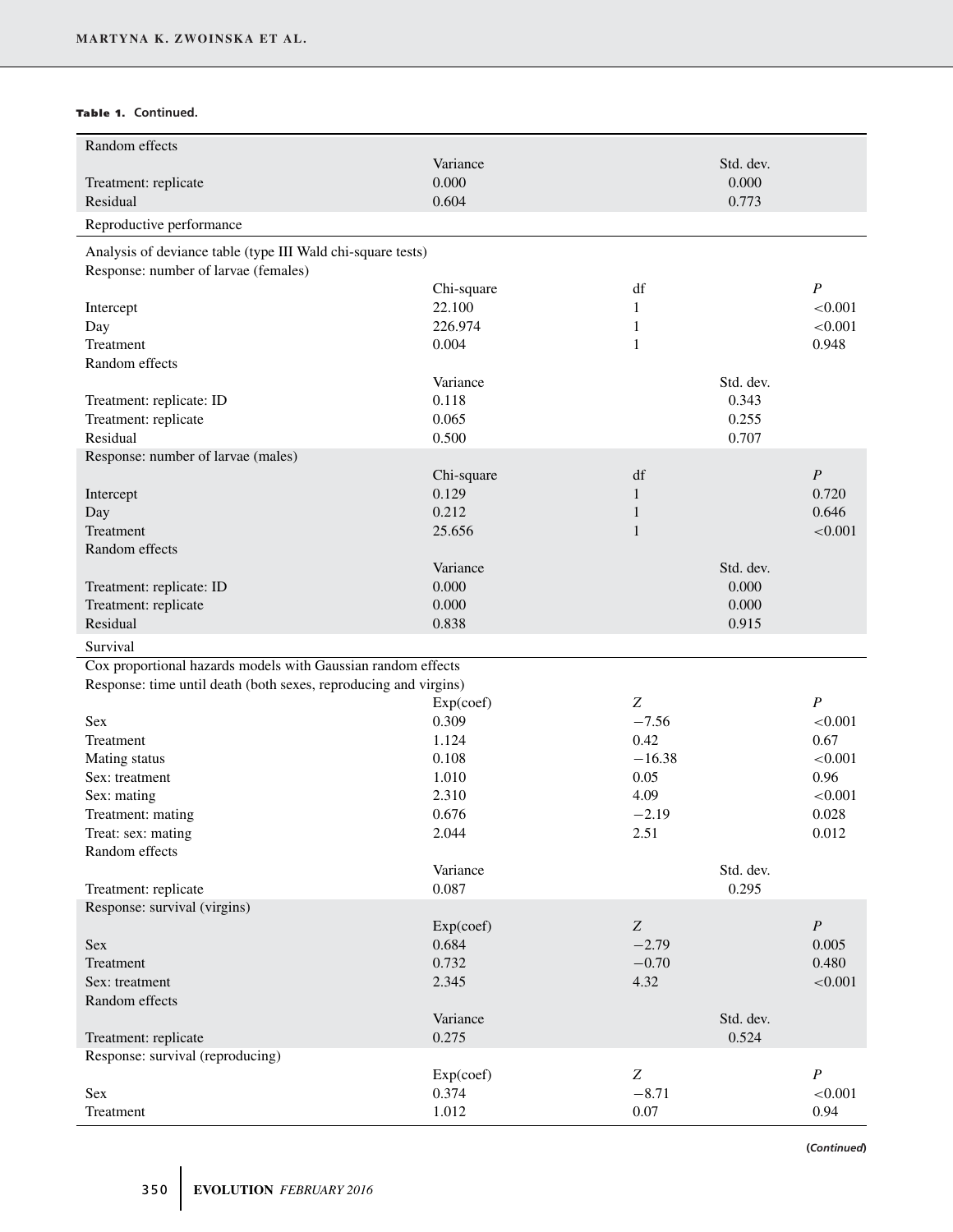## **Table 1. Continued.**

| Random effects                                              |                  |                        |                |                             |
|-------------------------------------------------------------|------------------|------------------------|----------------|-----------------------------|
|                                                             | Variance         |                        | Std. dev.      |                             |
| Treatment: replicate                                        | 0.030            |                        | 0.174          |                             |
| Response: survival (downward-selected, virgins)             |                  |                        |                |                             |
|                                                             | Exp(coef)        | Z                      |                | $\boldsymbol{P}$            |
| Sex                                                         | 0.691            | $-2.69$                |                | 0.007                       |
| Random effects                                              |                  |                        |                |                             |
|                                                             | Variance         |                        | Std. dev.      |                             |
| Treatment: replicate                                        | 0.630            |                        | 0.794          |                             |
| Response: survival (downward-selected, reproducing)         |                  |                        |                |                             |
|                                                             | Exp(coef)        | Z                      |                | $\boldsymbol{P}$            |
| Sex                                                         | 0.424            | $-5.45$                |                | < 0.001                     |
| Random effects                                              |                  |                        |                |                             |
|                                                             | Variance         |                        | Std. dev.      |                             |
| Treatment: replicate                                        | 0.000            |                        | 0.009          |                             |
| Response: survival (upward-selected, virgins)               |                  |                        |                |                             |
|                                                             | Exp(coef)        | $\boldsymbol{Z}$       |                | $\boldsymbol{P}$<br>< 0.001 |
| Sex<br>Random effects                                       | 1.610            | 3.34                   |                |                             |
|                                                             | Variance         |                        | Std. dev.      |                             |
| Treatment: replicate                                        | 0.078            |                        | 0.280          |                             |
| Response: survival (upward-selected, reproducing)           |                  |                        |                |                             |
|                                                             | Exp(coef)        | Z                      |                | $\boldsymbol{P}$            |
| <b>Sex</b>                                                  | 0.310            | $-7.13$                |                | < 0.001                     |
| Random effects                                              |                  |                        |                |                             |
|                                                             |                  |                        |                |                             |
|                                                             | Variance         |                        | Std. dev.      |                             |
| Treatment: replicate                                        | 0.115            |                        | 0.339          |                             |
| Locomotory activity                                         |                  |                        |                |                             |
|                                                             |                  |                        |                |                             |
| Analysis of deviance table (type III Wald chi-square tests) |                  |                        |                |                             |
| Response: body bends per minute (males)                     |                  |                        |                |                             |
|                                                             | Chi-square       | df                     |                | $\boldsymbol{P}$            |
| Intercept                                                   | 358.066          | $\mathbf{1}$<br>1      |                | < 0.001                     |
| Day                                                         | 3.023            | 1                      |                | 0.082                       |
| Day <sup>2</sup>                                            | 20.084<br>17.302 | 1                      |                | < 0.001<br>< 0.001          |
| Day <sup>3</sup><br>Treatment                               | 4.214            | $\mathbf{1}$           |                | 0.040                       |
|                                                             |                  |                        |                |                             |
| Random effects                                              | Variance         |                        | St. dev.       |                             |
| Treatment: replicate                                        | 0.009            |                        | 0.093          |                             |
| Residual                                                    | 0.324            |                        | 0.570          |                             |
| Response: body bends per minute (females)                   |                  |                        |                |                             |
|                                                             | Chi-square       | $\mathrm{d}\mathrm{f}$ |                | $\boldsymbol{P}$            |
| Intercept                                                   | 3.8417           | 1                      |                | 0.050                       |
| Day                                                         | 230.726          | 1                      |                | ${<}0.001$                  |
| Treatment                                                   | 6.547            | $\mathbf{1}$           |                | 0.011                       |
| Random effects                                              |                  |                        |                |                             |
|                                                             | Variance         |                        | Std. dev.      |                             |
| Treatment: replicate<br>Residual                            | 0.000<br>0.221   |                        | 0.000<br>0.470 |                             |

**For survival analysis we report Cox proportional hazards models with Gaussian random effects.**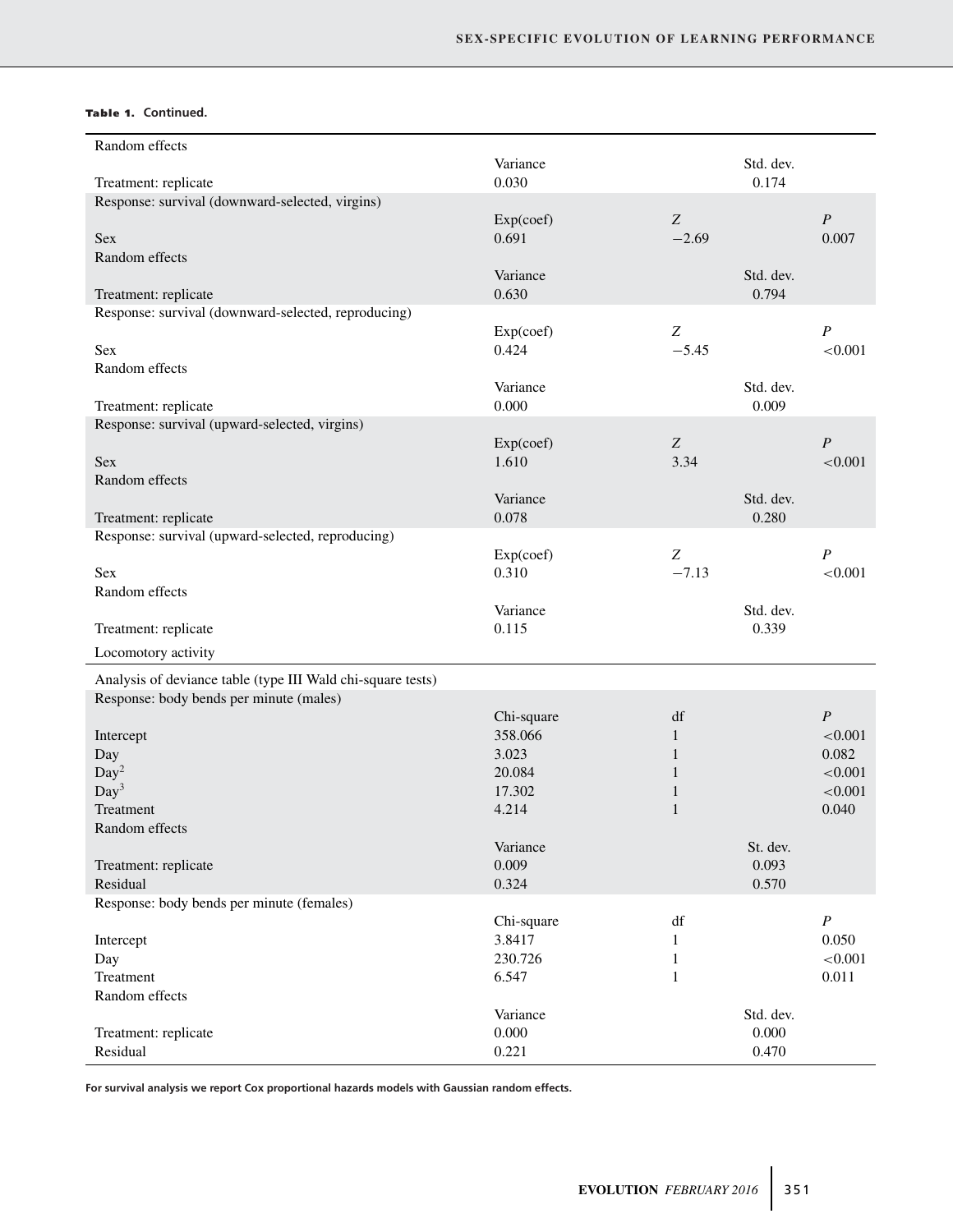

**Figure 2. Performance in the original protocol (Experiment 2). (A) and (B) Naive chemotaxis index; (C) and (D) postconditioning chemotaxis index; (E) and (F) learning index calculated as a difference between post- and naive chemotaxis indices. Left column females, right column males. Data (means ± SEM) were standardized by applying** *Z* **score transformation between the sexes (and treatments) meaning that the magnitude of response can be directly compared between the sexes. For illustrative purpose we included the ancestral population. See Figure S4 for raw data.**

#### **FECUNDITY**

Upward- and downward-selected females did not differ in reproductive output ( $\chi^2 = 0.004$ , df = 1, P = 0.948) (Fig. 3A). In contrast, males from downward-selected lines sired significantly fewer progeny than males from upward-selected lines  $(χ<sup>2</sup> = 25.655, df = 1, P < 0.001)$  (Fig. 3B). Females, but not males, showed signs of reproductive ageing by day 5 of adulthood ( $\chi^2 = 226.974$ , df = 1, *P* < 0.001 and  $\chi^2 = 0.212$ , df = 1,  $P = 0.646$ .

#### **SURVIVAL**

In the full model with found a three-way interaction between sex, treatment, and mating status  $(z = 2.51, P = 0.012)$ . This was followed up with analysis on virgin and reproducing worms separately. For virgin worms we found a significant sex  $\times$  treatment interaction  $(z = 4.32, P < 0.001)$ : although the risk of death was higher for downward-selected virgin females than for upwardselected virgin females (median life span 28 days vs. 30 days)

(Fig. 4D), the opposite was true for males (median life span 28 vs. 26 days) (Fig. 4B). For reproducing worms only the main effect of sex was significant ( $z = -8.71$ ,  $P < 0.001$ ) because females had a higher risk of death than males (median life span 14 vs. 18 days) (Fig. 4A and C). Moreover, in downward-selected lines, males had a lower risk of the death than females for both virgin and reproducing worms ( $z = -2.69$ ,  $P = 0.007$  and  $z =$ −5.45, *P <* 0.001) (median life span for males: 28 for virgin and 18 reproducing worms, for females: 28 and 14). However, in upward-selected lines, males had a lower risk of death than females only in reproducing worms  $(z = -7.13, P < 0.001)$  while the opposite was true for virgins ( $z = 3.34$ ,  $P < 0.001$ ) (median life span for males: 26 for virgin and 18 for reproducing worms, for females: 30 and 14).

#### **LOCOMOTORY ACTIVITY**

Male locomotory activity differed between the treatments as males from upward-selected female lines showed lower activity levels than males from downward-selected female lines ( $\chi^2 = 4.214$ , df  $= 1, P = 0.040$ ) (Fig. 5B). The number of body bends decreased significantly from day 2 to day 10 of adulthood in both treatments (day:  $\chi^2 = 3.023$ , df = 1, P = 0.082; day<sup>2</sup>:  $\chi^2 = 20.084$ , df = 1, *P* < 0.001; day<sup>3</sup>:  $\chi^2$  = 17.302, df = 1, *P* < 0.001). Similarly, upward-selected females showed generally lower activity levels than downward-selected females ( $\chi^2$  = 6.547, df = 1, *P* = 0.011) (Fig. 5A), and the number of body bends decreased with age  $(\chi^2 = 230.726, df = 1, P < 0.001).$ 

# *Discussion*

Sex-specific selection on cognitive performance can result in divergent correlated evolution of life-history and behavioral traits in males and females and, therefore, can shape the evolution of sexspecific life histories. However, such evolution can be constrained by intersexual genetic correlations. Here, we investigated the sexspecific fitness consequences of learning evolution by selecting on improved and decreased olfactory learning performance in females of the nematode *C. remanei*, and measured learning, reproductive performance, life span, and locomotory activity in both sexes. The correlated response to selection on females was strong and significant in males in the two different experiments regardless of the analytical approach (LI or postconditioning chemotaxis corrected for naive response). However, the direct female response to selection was generally weaker suggesting sex-specific genetic architecture for learning performance. Males also performed better than females in both learning assays at two different ages. One of our key findings is that the males from downward-selected female lines were more active and had longer intrinsic life span (i.e., lived longer as virgins in the absence of the costs of reproduction) but sired fewer progeny than males from upward-selected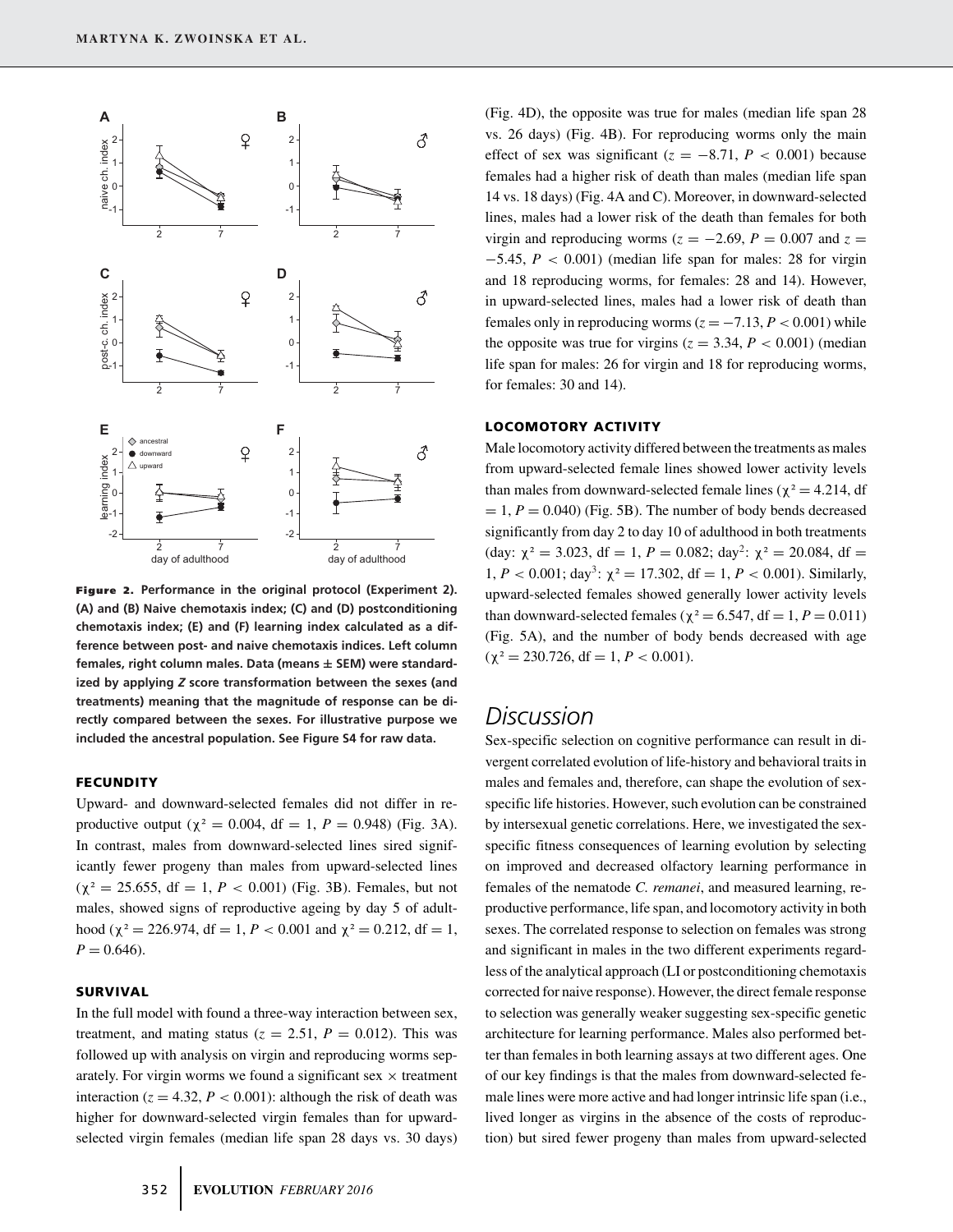

**Figure 3. Male (B) and female (A) reproductive performance measured as the number of L4 larvae produced. Data (means ± SEM) were standardized by applying** *Z* **score transformation within the sexes and between treatments meaning that the magnitude of response can only be compared between the treatments within a given sex. See Figure S5 for raw data.**



**Figure 4. Kaplan–Meier survival curves of reproducing males (A), virgin males (B), reproducing females (C), and virgin females (D) from upward- (grey lines) and downward-selected (black lines) lines.**

female lines. In stark contrast, the reproductive performance of females was unaffected by selection for learning performance, although the downward-selected females had shorter intrinsic life span and higher activity levels than upward-selected females. Although the virgin upward-selected females outlived virgin males from upward-selected female lines, the opposite was true for the downward-selected worms. We found no life span difference between reproducing worms.

Based on the mating biology of our species (Barr and Garcia 2006) and findings linking male reproductive and learning performance (Hollis and Kawecki 2014), we predicted that learning performance would be more critical for male than for female fitness. Indeed, we found a fitness cost of decreased learning performance in the males from downward-selected female lines, and a lack thereof in females. Currently we are unable to attribute reduced reproductive performance to either lower fecundity or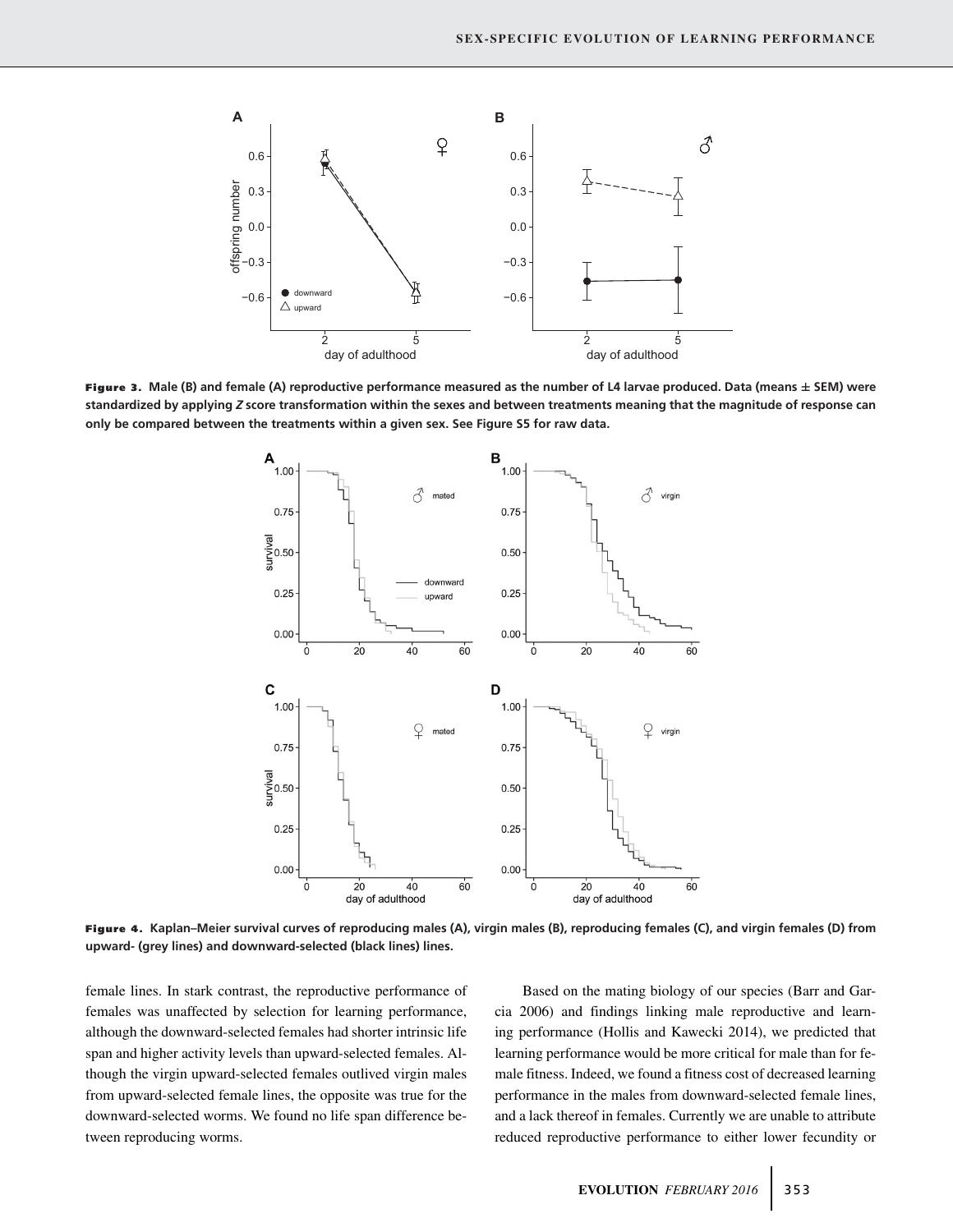

**Figure 5. Locomotory activity or females (A) and males (B) from upward- (dashed line, triangles) and downward-selected (solid line, circles) lines. Data (means ± SEM) were standardized by applying** *Z* **score transformation between the sexes (and treatments) meaning that the magnitude of response can be directly compared between the sexes. See Figure S6 for raw data.**

impaired mate search, which requires further research. Importantly, the males from downward-selected female lines showed higher locomotory activity levels and longer intrinsic life span than the males from upward-selected female lines, suggesting that the males from downward-selected female lines were in good physical health. In our previous study, we found that young females outperformed males in an olfactory learning task (Zwoinska et al. 2013) but here both young and old females from both treatments scored worse than males. We used a different type of nematode growth medium in the previous study, which could have influenced the life history of our experimental animals.

Selection on learning performance in females also resulted in sex-specific evolution of virgin life span as a correlated response. Previous studies on *Drosophila* that documented life span costs of improved learning and long-term memory measured virgin life span (Burger et al. 2008; Lagasse et al. 2012), and therefore shortened virgin life span of males from upward-selected female lines as compared to males from downward-selected female lines corroborates these findings. However, the upward-selected females had longer intrinsic life span than the downward-selected females, revealing sex-specific genetic architecture for life span and cognition in *C. remanei*. This is in line with recent studies that showed high levels of sex-specific genetic variation for life span in *D. melanogaster* (Lehtovaara et al. 2013) and in *C. remanei* (Chen and Maklakov 2014). The fact that life span of reproducing upward- and downward-selected worms was indistinguishable shows that costs of reproduction between the experimental lines can mask trade-offs between intrinsic life span and cognitive traits. Therefore, we suggest that life span should be measured on both virgin and reproducing individuals when we are interested in the genetic trade-off between life span and other life-history and/or behavioral traits.

In *Caenorhabditis* nematodes males usually outlive females/hermaphrodites (McCulloch and Gems 2003), which likely results from the substantial costs of intersexual encounters paid by females/hermaphrodites and to a lesser extent by males (Gems and Riddle 1996; Maures et al. 2014; Shi and Murphy 2014; Zwoinska et al. 2014). In the ancestral population, virgin females live longer than virgin males (Lind et al. 2015) and this corresponds to our findings in populations selected for improved learning performance. However, in the downward-selected lines, the sexual dimorphism in virgin life span was reversed, as virgin males outlived virgin females. To the best of our knowledge, this is the first study showing how selection on learning performance, or any other trait for that matter, results in the reversal of sex difference in life span. Our results show that sex differences in intrinsic life span can evolve rapidly in the absence of differences in sex-specific mortality, solely as a result of sexspecific genetic trade-offs between life span and a cognitive trait. Classic theory maintains that the sex that experiences the highest rate of extrinsic mortality should evolve shorter intrinsic life span (Williams 1957); however, our finding supports the idea that sex differences in life span can evolve because of adaptive sex-specific selection (Maklakov and Lummaa 2013; Chen and Maklakov 2014). In terms of mechanisms governing the reversal in sexual dimorphism in life span we would consider two possibilities; first, sex-specific genetic costs of learning performance, and second, behavioral changes following selection that affect life span in a sex-specific manner. Studies on insects have documented evolutionary costs of learning ability in terms of reduced life span (Burger et al. 2008; Lagasse et al. 2012) and similar costs may have played a role in our lines resulting in increased life span of males from downward-selected female lines. However, the opposing response in females suggests positive genetic correlation between life span and learning performance in this sex.

These results are broadly in line with recent work on intralocus conflict over optimal life span in other taxa (Bilde et al. 2009; Lewis et al. 2011; Berg and Maklakov 2012; Berger et al. 2014). For example, in the seed beetle *Callosobruchus maculatus* selection on reduced life span decreases female fitness but increases male fitness (Berg and Maklakov 2012; Berger et al. 2014). In our study, males from downward-selected female lines had lower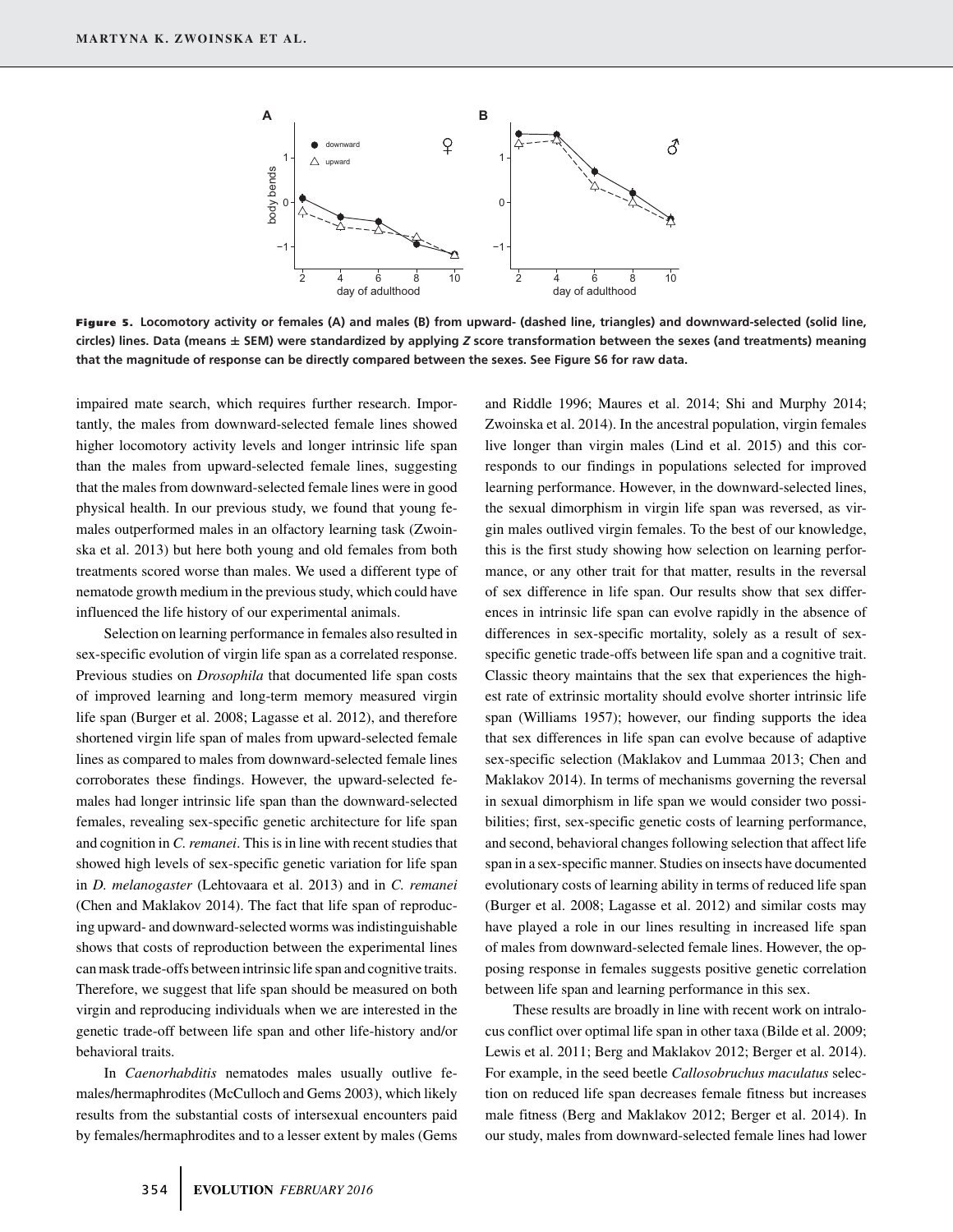reproductive performance and longer life span but downwardselected females had shorter life span while their reproductive performance was unaffected. However, reduction in learning performance in downward-selected females is likely to reduce their fitness in the environment where they would have to locate food or avoid getting in contact with pathogens. Therefore, our findings are broadly in agreement with the idea that males and females have different life-history syndromes and that males are more likely to sacrifice longevity for reproductive success (Bonduriansky et al. 2008; Adler and Bonduriansky 2014) resulting in the negative genetic correlation between life span and reproductive performance in males but not in females.

As our lines also differed in naive attraction to odorants in one of the experiments, we have to consider the contribution of sensory perception to the observed patterns. Importantly, Experiment 2, where we found no significant differences in naive attraction to odorants demonstrates that the differences in naive attraction alone do not explain differences in learning performance between our lines. In fact, clear separation between the different mechanisms underlying performance in cognitive tasks proves difficult, which recently stirred up a discussion on the interpretation of studies measuring learning and problem solving (Healy and Rowe 2013; Barrett 2014; Kolm 2014; Quinn et al. 2014; Rowe and Healy 2014; Thornton 2014; Thornton et al. 2014). Some argue that identifying cognitive traits behind broadly defined cognitive performance and separating them from noncognitive traits is crucial for the development of the field (Healy and Rowe 2013; Rowe and Healy 2014; Thornton 2014; Thornton et al. 2014). Others maintain that cognitive ability can be measured and studied to advance our understating of the evolutionary forces underlying cognitive function even if traits that contribute to cognitive ability can be used in other contexts (Barrett 2014; Kolm 2014; Quinn et al. 2014). We would like to add that, ultimately, such decisions depend on the question. Here we asked whether selection on cognitive ability, in a form of learning performance, results in the evolution of sex-specific life histories because of sex-specific trade-offs and between-sex between-trait genetic correlations. Whether the observed evolutionary change in learning performance is driven by a purely cognitive trait, or by a trait that is also used in different contexts, such as perception, was not the focus of this study. Therefore, such interpretational problems that are inherent to a relatively new and multidisciplinary field do not change the main conclusion of our study on the sexspecific link between learning performance and life-history traits.

# *Conclusions*

Selection on cognitive ability is often postulated to play an important role in phenotypic evolution (Dukas and Ratcliffe 2009; Shettleworth 2010). However, the theoretical possibility that selection on cognitive ability can result in the evolution of sexspecific life histories merely via sex-specific genetic correlations with life-history traits remains largely unexplored (Burger et al. 2008; Hollis and Kawecki 2014). Recent studies in different taxa suggest that sexually antagonistic selection shapes the evolution of male and female life span (Lewis et al. 2011; Berg and Maklakov 2012). Because life span is genetically correlated with behavioral, morphological, and life-history traits, sexually antagonistic selection on life span can result in multivariate intralocus conflict over suites of functionally integrated traits, so-called life-history syndromes (Berger et al. 2014). The corollary is that selection on one complex trait characterized by genetic correlations with life span, such as cognitive ability (Burger et al. 2008; Lagasse et al. 2012), should lead to the evolution of sex-specific life histories. Here we provided direct experimental evidence for this proposition by showing that selection on learning performance resulted in the evolution of sex-specific life histories. Poor learning performance was associated with increased intrinsic life span in males but decreased intrinsic life span in females resulting in the reversal of sexual dimorphism in this trait. Our results imply that future studies should focus on the physiological and behavioral mechanisms that underlie sex differences in the cost of learning performance. More broadly, our findings suggest that cognitive ability is genetically integrated in sex-specific life-history syndromes and should be routinely measured alongside life history and morphology.

#### **DATA ARCHIVING**

The doi for our data is 10.5061/dryad.r4g6p.

#### **LITERATURE CITED**

- Abbott, J. K., S. Bedhomme, and A. K. Chippindale. 2010. Sexual conflict in wing size and shape in *Drosophila melanogaster*. J. Evol. Biol. 23:1989– 1997.
- Adler, M. I., and R. Bonduriansky. 2014. Why do the well-fed appear to die young? A new evolutionary hypothesis for the effect of dietary restriction on lifespan. Bioessays 36:439–450.
- Bachevalier, J., and C. Hagger. 1991. Sex differences in the development of learning abilities in primates. Psychoneuroendocrinology 16:177–188.
- Barr, M. M., and L. R. Garcia. 2006. Male mating behavior in WormBook, ed. The *C. elegans* Research Community, WormBook, doi/10.1895/wormbook.1.78.1,<http://www.wormbook.org>
- Barrett, L. 2014. What counts as (non) cognitive? A comment on Rowe and Healy. Behav. Ecol. 25:1293–1294.
- Bateman, A. J. 1948. Intra-sexual selection in *Drosophila*. Heredity (Edinb.) 2:349–368.
- Bates, D., M. Maechler, B. Bolker, and S. Walker. 2015. Ime4:Linear mixedeffects models using Eigen and S4. R package version 1.1–9. Available a[thttps://CRAN.R-project.org/package](https://CRAN.R-project.org/package=lme4)=lme4.
- Bedhomme, S., A. K. Chippindale, N. G. Prasad, M. Delcourt, J. K. Abbott, M. A. Mallet, and H. D. Rundle. 2011. Male-limited evolution suggests no extant intralocus sexual conflict over the sexually dimorphic cuticular hydrocarbons of *Drosophila melanogaster*. J. Genet. 90:443–452.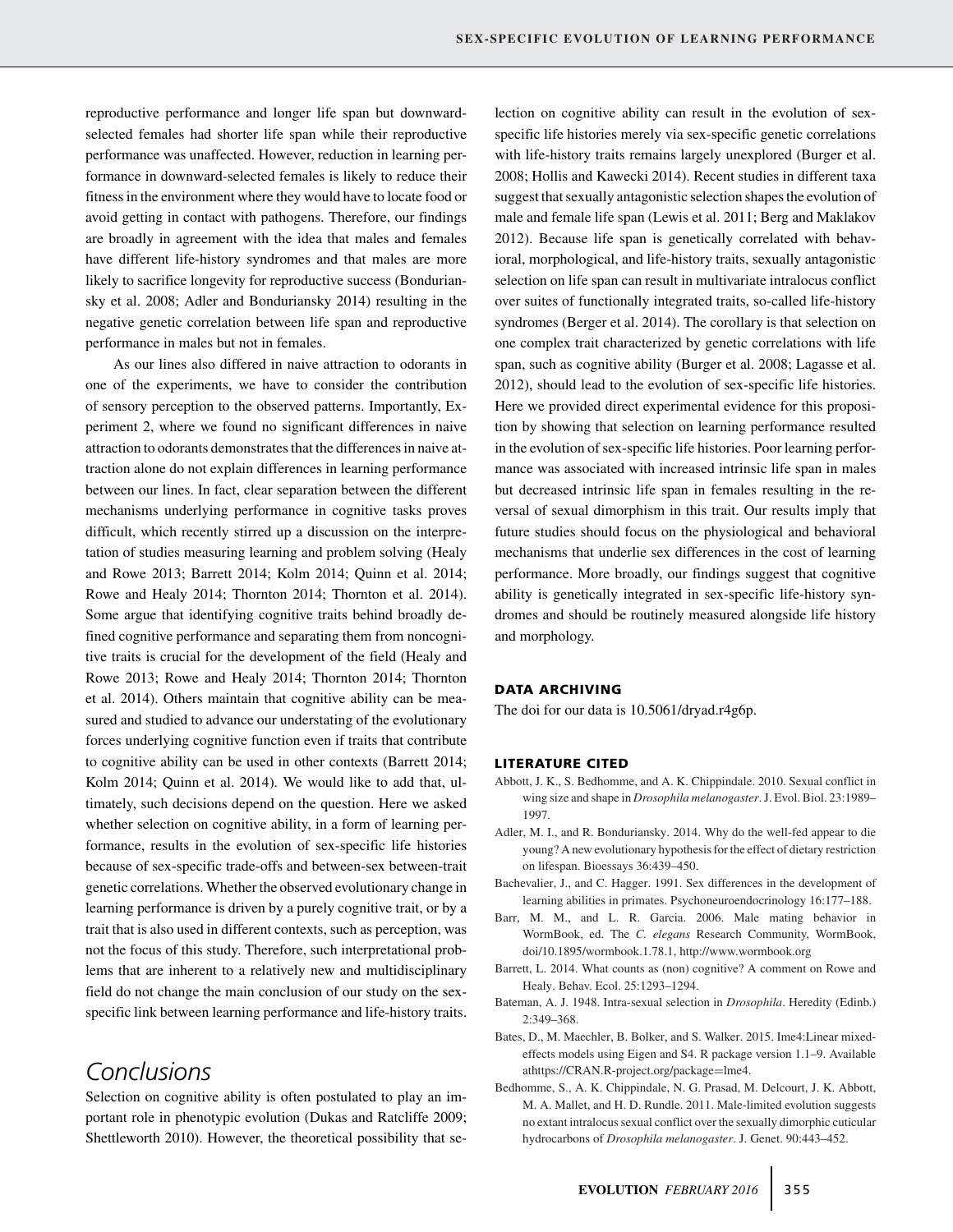- Berg, E. C., and A. A. Maklakov. 2012. Sexes suffer from suboptimal lifespan because of genetic conflict in a seed beetle. Proc. Biol. Sci. 279:4296– 4302.
- Berger, D., E. C. Berg, W. Widegren, G. Arnqvist, and A. A. Maklakov. 2014. Multivariate intralocus sexual conflict in seed beetles. Evolution 68:3457–3469.
- Bilde, T., A. A. Maklakov, K. Meisner, L. la Guardia, and U. Friberg. 2009. Sex differences in the genetic architecture of lifespan in a seed beetle: extreme inbreeding extends male lifespan. BMC Evol. Biol. 9:33.
- Bonduriansky, R., and S. F. Chenoweth. 2009. Intralocus sexual conflict. Trends Ecol. Evol. 24:280–288.
- Bonduriansky, R., A. Maklakov, F. Zajitschek, and R. Brooks. 2008. Sexual selection, sexual conflict and the evolution of ageing and life span. Funct. Ecol. 22:443–453.
- Burger, J. M., M. Kolss, J. Pont, and T. J. Kawecki. 2008. Learning ability and longevity: a symmetrical evolutionary trade-off in *Drosophila*. Evolution 62:1294–1304.
- Carazo, P., D. W. Noble, D. Chandrasoma, and M. J. Whiting. 2014. Sex and boldness explain individual differences in spatial learning in a lizard. Proc. Biol. Sci. 281:20133275.
- Chen, H. Y., and A. A. Maklakov. 2012. Longer life span evolves under high rates of condition-dependent mortality. Curr. Biol. 22:2140–2143.
- Chanov, J. R., W. K. So,K. L. Chan, and K. L. Chow. The species, sex, and stage specificity of a *Caenorhabditis sex* pheromone. Natl. Acad. Sci. USA 104:6730–6735.
- Chasnov, J. R., W. K. So, K. L. Chan, and K. L. Chow. 2007. The species, sex, and stage specificity of a *Caenorhabditis* sex pheromone. Proc. Natl. Acad. Sci. USA 104:6730–6735.
- -. 2014. Condition dependence of male mortality drives the evolution of sex differences in longevity. Curr. Biol. 24:2423–2427.
- Chippindale, A. K., J. R. Gibson, and W. R. Rice. 2001. Negative genetic correlation for adult fitness between sexes reveals ontogenetic conflict in *Drosophila*. Proc. Natl. Acad. Sci. USA 98:1671–1675.
- Colbert, H. A., and C. I. Bargmann. 1995. Odorant-specific adaptation pathways generate olfactory plasticity in *C. elegans*. Neuron 14:803–812.
- Cole, E. F., and J. L. Quinn. 2012. Personality and problem-solving performance explain competitive ability in the wild. Proc. Biol. Sci. 279:1168– 1175.
- Cole, E. F., J. Morand-Ferron, A. E. Hinks, and J. L. Quinn. 2012. Cognitive ability influences reproductive life history variation in the wild. Curr. Biol. 22:1808–1812.
- Dalla, C., and T. J. Shors. 2009. Sex differences in learning processes of classical and operant conditioning. Physiol. Behav. 97:229–238.
- Delcourt, M., M. W. Blows, J. D. Aguirre, and H. D. Rundle. 2012. Evolutionary optimum for male sexual traits characterized using the multivariate Robertson-Price Identity. Proc. Natl. Acad. Sci. USA 109:10414–10419.
- Diaz, S. A., J. Lindstrom, and D. T. Haydon. 2008. Basic demography of *Caenorhabditis remanei* cultured under standard laboratory conditions. J. Nematol. 40:167–178.
- Dukas, R., and E. A. Bernays. 2000. Learning improves growth rate in grasshoppers. Proc. Natl. Acad. Sci. USA 97:2637–2640.
- Dukas, R., and J. J. Duan. 2000. Potential fitness consequences of associative learning in a parasitoid wasp. Behav. Ecol. 11:536–543.
- Dukas, R., and J. M. Ratcliffe. 2009. Cognitive ecology II. The University of Chicago Press, Chicago.
- Fox, J., and S. Weisberg. 2011. An R companion to applied regression. 2nd ed. Sage, Thousand Oaks, CA.
- Fritzsche, K., N. Timmermeyer, M. Wolter, and N. K. Michiels. 2014. Female, but not male, nematodes evolve under experimental sexual coevolution. Proc. Biol. Sci. 281:20140942.
- Gems, D., and D. L. Riddle. 1996. Longevity in *Caenorhabditis elegans* reduced by mating but not gamete production. Nature 379:723–725.
- Gosden, T. P., and S. F. Chenoweth. 2014. The evolutionary stability of crosssex, cross-trait genetic covariances. Evolution 68:1687–1697.
- Gosden, T. P., K. Shastri, P. Innocenti, and S. F. Chenoweth. 2012. The B matric harbors significant and sex specific constraints on the evolution of multicharacter sexual dimorphism. Evolution 66:2106– 2116.
- Gray, J. M., J. J. Hill, and C. I. Bargmann. 2005. A circuit for navigation in *Caenorhabditis elegans*. Proc. Natl. Acad. Sci. USA 102:3184–3191.
- Guigueno, M. F., D. A. Snow, S. A. MacDougall-Shackleton, and D. F. Sherry. 2014. Female cowbirds have more accurate spatial memory than males. Biol. Lett. 10:20140026.
- Harano, T., K. Okada, S. Nakayama, T. Miyatake, and D. J. Hosken. 2010. Intralocus sexual conflict unresolved by sex-limited trait expression. Curr. Biol. 20:2036–2039.
- Healy, S. D., and C. Rowe. 2013. Costs and benefits of evolving a larger brain: doubts over the evidence that large brains lead to better cognition. Anim. Behav. 86:E1–E3.
- Hollis, B., and T. J. Kawecki. 2014. Male cognitive performance declines in the absence of sexual selection. Proc. Biol. Sci. 281:20132873.
- Jonasson, Z. 2005. Meta-analysis of sex differences in rodent models of learning and memory: a review of behavioral and biological data. Neurosci. Biobehav. Rev. 28:811–825.
- Jones, C. M., V. A. Braithwaite, and S. D. Healy. 2003. The evolution of sex differences in spatial ability. Behav. Neurosci. 117:403–411.
- Jozet-Alves, C., J. Moderan, and L. Dickel. 2008. Sex differences in spatial cognition in an invertebrate: the cuttlefish. Proc. Biol. Sci. 275:2049– 2054.
- Kauffman, A., L. Parsons, G. Stein, A. Wills, R. Kaletsky, and C. Murphy. 2011. *C. elegans* positive butanone learning, short-term, and long-term associative memory assays. J. Vis. Exp. 49:e2490. doi:10.3791/2490.
- Kauffman, A. L., J. M. Ashraf, M. R. Corces-Zimmerman, J. N. Landis, and C. T. Murphy. 2010. Insulin signaling and dietary restriction differentially influence the decline of learning and memory with age. PLoS Biol. 8:e1000372.
- Koelle, M. 2006. WormBook *in* A. C. Hart, ed. WormBook.Behavior, WormBook, ed. The *C. elegans* Research Community, WormBook, doi/10.1895/wormbook.1.87.1, [http://www.wormbook.org.](http://www.wormbook.org)
- Kokko, H., and M. D. Jennions. 2008. Parental investment, sexual selection and sex ratios. J. Evol. Biol. 21:919–948.
- Kolm, N. 2014. Measuring variation in cognition can be done, but it requires hard empirical work: a comment on Rowe and Healy. Behav. Ecol. 25:1296–1297.
- Kotrschal, A., S. D. Buechel, S. M. Zala, A. Corral-Lopez, D. J. Penn, and N. Kolm. 2015. Brain size affects female but not male survival under predation threat. Ecol. Lett. 18:646–652.
- Kwan, L., S. Bedhomme, N. G. Prasad, and A. K. Chippindale. 2008. Sexual conflict and environmental change: trade-offs within and between the sexes during the evolution of desiccation resistance. J. Genet. 87:383– 394.
- Lagasse, F., C. Moreno, T. Preat, and F. Mery. 2012. Functional and evolutionary trade-offs co-occur between two consolidated memory phases in *Drosophila melanogaster*. Proc. Biol. Sci. 279:4015–4023.
- Lande, R. 1980. Sexual dimorphism, sexual selection, and adaptation in polygenic characters. Evolution 34:292–305.
	- -. 1981. Models of speciation by sexual selection on polygenic traits. Proc. Natl. Acad. Sci. USA 78:3721–3725.
- Lehtovaara, A., H. Schielzeth, I. Flis, and U. Friberg. 2013. Heritability of life span is largely sex limited in *Drosophila*. Am. Nat. 182:653–665.